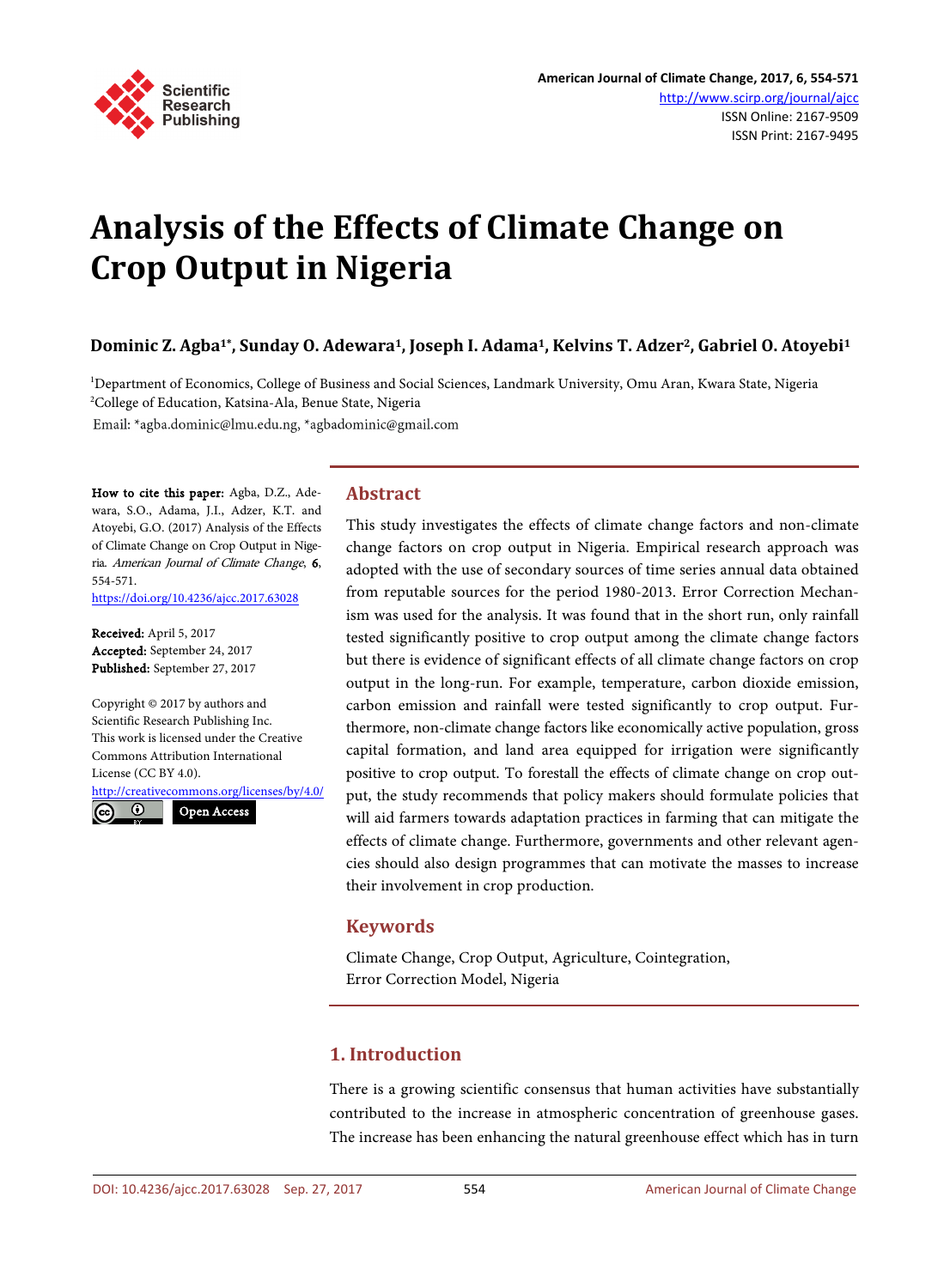led to increased warming of the earth's surface and atmosphere. The rise in temperature has resulted in the frequency and intensity of extreme weather conditions causing climate change. However, even though climate change is a global phenomenon, the negative impact is unevenly felt depending on the adaptive capacity of individual nations. African nations are most exposed to climate change because they lack the requisite adaptive wherewithal to cope with it.

The Intergovernmental Panel on Climate Change (IPCC) stated that climate change is emerging as one of the cardinal challenges of the  $21<sup>st</sup>$  century [\[1\].](#page-15-0) Human induced climate change resulting from increase in the concentration of greenhouse gasses (GHGs) in the atmosphere and food insecurity are too related threats facing mankind in the  $21<sup>st</sup>$  century. IPCC observed the unrelenting emission of greenhouse gasses into the atmosphere [\[2\].](#page-15-1) The gasses emitted into the atmosphere include carbon dioxide  $(CO<sub>2</sub>)$ , methane  $(CH<sub>4</sub>)$ , nitrous oxide  $(N<sub>2</sub>O)$ , Hydroflourocarbons (HFCs) Perfluorocarbons (PFCs) and Carbonhexafluoride  $(CF_6)$ . All these gasses were unambiguously articulated in the Kyoto protocol.  $CO<sub>2</sub>$  among the gasses increased over the per capita income and population and thereby contributes to over 40% of the total emission of GHGs [\[3\].](#page-15-2)

Powered by solar radiation, the climate system is a complex, interactive system consisting of the atmosphere, land surface, snow and ice, oceans and other bodies of water and living things. It evolves over time under the influence of its own internal dynamics and due to changes in external factors that affect climate called "forcings". External forcings include natural phenomena (e.g., volcanic eruptions and solar variations) as well as anthropogenic (man-made) changes that alter the balance between incoming (solar) short wave solar radiation and outgoing long wave radiation. This radiation is made possible through feedback mechanism to which the climate system responds both directly and indirectly. As a feedback mechanism, radiative forcings, a measure that altering the balance of incoming and outgoing energy in the earth atmosphere system, has some effects on the earth surface while positive forcings tend to warm the earth surface, negative forcings tend to cool it [\[4\].](#page-15-3)

Warming of the climate system is increasing in recent times and the earth's temperature is highly variable. Warming trend over the last 50 years is nearly twice that of the last 100 years, and even higher over the past twenty five (25) years [\[5\].](#page-15-4) Rising average sea levels (from ocean warming and widespread melting of snow and ice) also provide evidence of a warming of the climate system.

Reports have shown that increasing global temperature is likely to boost agricultural production in the temperate regions and it is expected to reduce yields in the tropical regions of the world [\[6\].](#page-15-5) It is projected that many African regions will suffer from drought and floods with greater frequency and intensity in the nearest future [\[7\].](#page-15-6) The report further observed that the rise in average temperature between 1980/1999 and 2080/2099 would be in the range of 3˚C - 4˚C across the entire African continent which is 1.5 times more than global level. The report continued that Africa's Mediterranean region will experience a de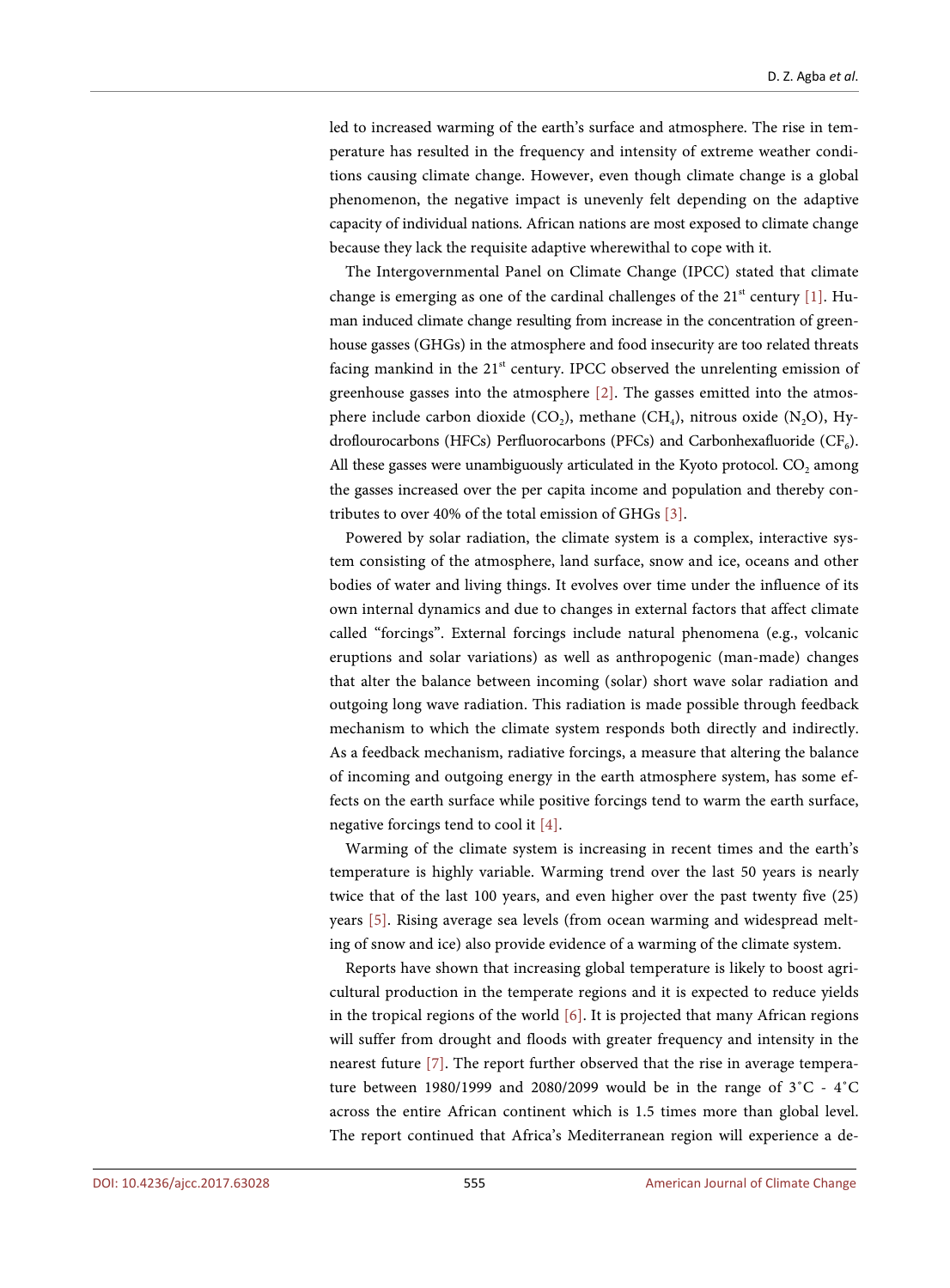crease in precipitations during the century. These dry conditions would affect the northern boundary of the Sahara where Africa lies.

Agriculture is the mainstay of majority of households in Nigeria and a significant determinant of the Nigerian economy. The significance of the agricultural sector cannot be overemphasized as it a catalyst for food production, contributing to the gross domestic product, provision of employment and raw materials for agro allied industries, and generation of foreign earnings. A sectorial analysis in 2006 of the real GDP indicated that the agricultural sector contributed about 42 percent compared with 41.2% percent in 2005 [\[8\].](#page-15-7) Similarly the growth rate of the contribution of the agricultural sector to the GDP at 1990 constant basic prices grew from 4.2 percent in 2002 to 7.2 percent in 2006, 7.21 percent in 2007, 6.2 percent in 2008, 5.9 percent in 2009, 4.2 percent in 2002 to 4.12 percent in 2014. The agricultural sector also employed over 60 percent of the total labour force in Nigeria in 1999 [\[9\].](#page-15-8)

Crop production takes a significant part of agricultural production in Nigeria. Generally there are many factors influencing crop production and these include soil, relief, climate and diseases among others. In relation to climate, rainfall is one of the dominant controlling variables in tropical agriculture since it supplies soil moisture for crops. Nigeria's wide range of climate variation allows it to produce a wide variety of cash and food crops [\[10\].](#page-15-9) Climate is an important resource to crop production in Nigeria especially in the rainforest zone of Nigeria as farmers depend largely on rain for agriculture. Studies indicate that Africa's agriculture is negatively affected by climate change, and that adaptation is one of the policy options for reducing the negative impact of climate change [\[11\]](#page-16-0) [\[12\].](#page-16-1)

It is necessary to note the fact that food production can no longer keep pace with population growth in Nigeria, and food shortage is believed to be largely caused by several factors including climate change. Over 60% of the Nigerian populace depends so much on agriculturally related activities for sustenance and crop production and processing takes a significant aspect of agriculturally related activities in Nigeria. For instance, crop production and processing contributes over 80% of agricultural GDP and more than 48% of total non-oil GDP in Nigeria (CBN, [\[13\]\)](#page-16-2). Ayinde, Muche, Olatunji [\[14\]](#page-16-3) pointed out that climate fluctuation is putting Nigeria's agricultural system under serious threat and stress. This implies that rural sustainability and food security is under serious threat as crop production takes significant aspect of agricultural activities in Nigeria. Given this background, this study attempts to answer the following questions: 1) What is the impact of climate change on crop output in Nigeria? 2) What other factors influence crop output in Nigeria? This study is an attempt to contribute to existing literature on climate change effects on crop output.

#### **2. Literature Review/Theory**

#### **2.1. Conceptual Literature and Theoretical Background**

Crop production is a branch of agriculture that deals with growing crops for use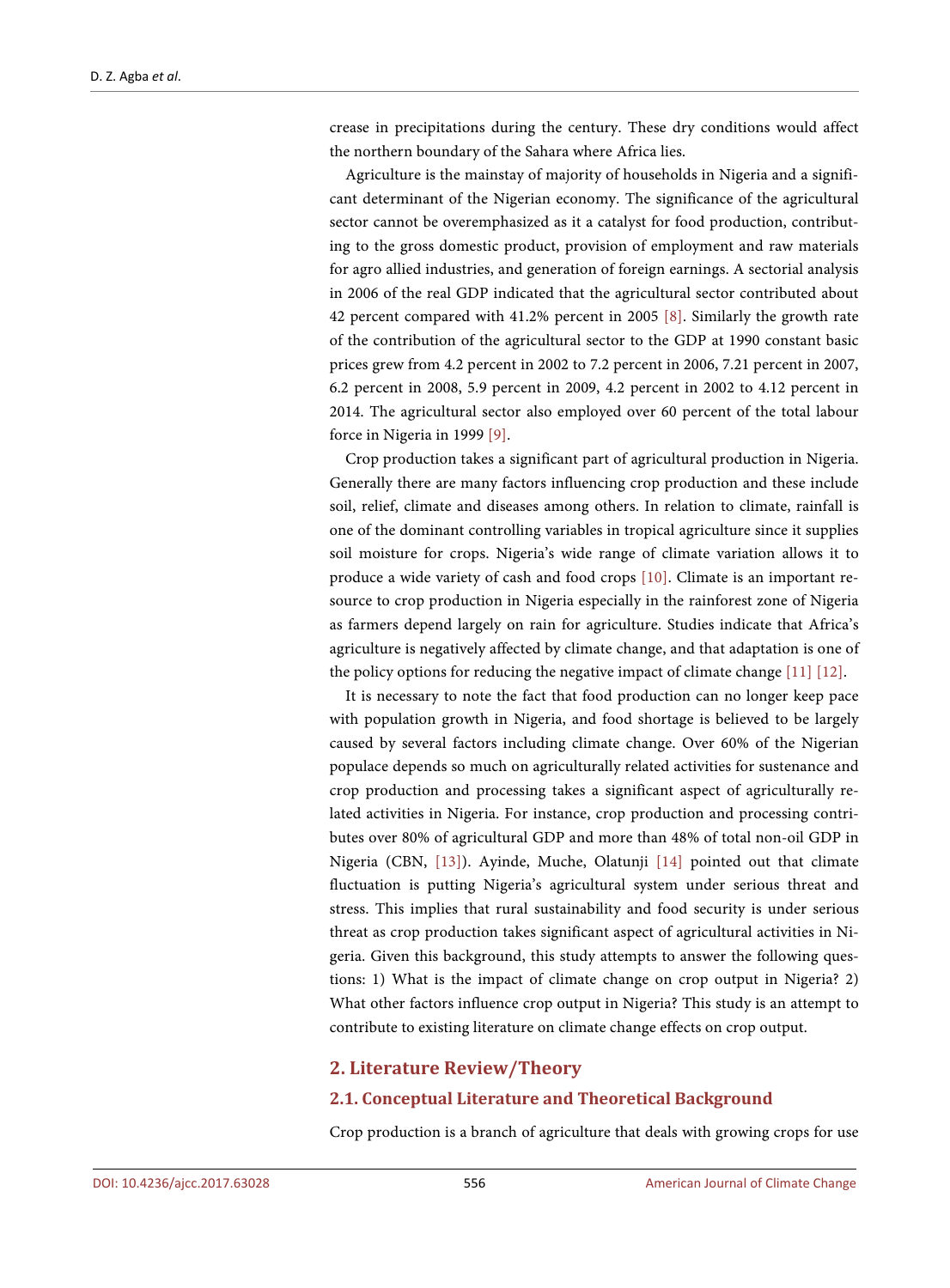as food and fiber. It depends on the availability of arable land and is affected in particular by yields, macroeconomic uncertainties, as well as consumption patterns; it also has a great incidence on agricultural commodity prices. The importance of crop production is related to harvested areas, returns per hectare (yields) and quantities produced. Crop yields are the harvested production per unit of harvested area for crop products. In most of the cases yield data are not recorded, but are obtained by dividing the production data by the data on area harvested. The actual yield that is captured on farm depends on several factors such as the crop's genetic potential, the amount of sunlight, water and nutrients absorbed by the crop, the presence of weeds and pests. Crop production is measured in tonnes per hectare, in thousand hectares and thousand tonnes [\[15\].](#page-16-4)

According to IPCC [\[4\],](#page-15-3) climate change is a change in the state of climate that can be identified by changes in the mean and or the variability of its properties that persist for an extended period typically decades or longer. Also, United Nations Framework Convention on Climate Change UNFCCC [\[16\].](#page-16-5) Attributes climate change directly or indirectly to human activities (anthropogenic factors) that alter the composition of the global atmosphere and are in addition to natural climate variability observed over a comparable period of time. Climate is the statistics of weather, usually over a 30-year interval. It is measured by assessing the patterns of variation in temperature, humidity, atmospheric pressure, wind, precipitation, atmospheric particle count and other meteorological variables in a given region over long periods of time [\[17\].](#page-16-6) Climate differs from whether in that weather only describes the short term conditions of these variables mentioned above in a given period of time.

There are many theories of climate change. The first theory of climate change reviewed in this study is known as Anthropogenic Global Warming, or AGW, [\[18\]](#page-16-7) contends that human emissions of green-house gases, principally carbondioxide  $(CO<sub>2</sub>)$ , methane, and nitrous oxide, are causing a catastrophic rise in global temperature. The mechanism whereby this happens is called the enhanced greenhouse effect. Another theory of climate change is called Global Bio-thermostat which holds that negative feedbacks from biological and chemical processes entirely or almost entirely offset whatever positive feedbacks might be caused by rising CO<sub>2</sub>. These processes act as a "Global Bio-thermostat" keeping temperatures in equilibrium. The scientific literature contains evidence of at least eight such feedbacks which includes Carbon Sequestration, Carbonyl Sulfide, Diffuse Light, Iodocompounds, not counting cloud formation, dimethyl sulfide and other Aerosols.

Another theory of climate change is called Human Forcings spearheaded by [\[4\],](#page-15-3) it holds that mankind's greatest influence on climate is not its greenhouse gas emissions, but its transformation of Earth's surface by clearing forests, irrigating deserts, and building cities. According to [\[19\],](#page-16-8) although the natural causes of climate variations and changes are undoubtedly important, the human influences are significant and involve a diverse range of first-order climate forcings,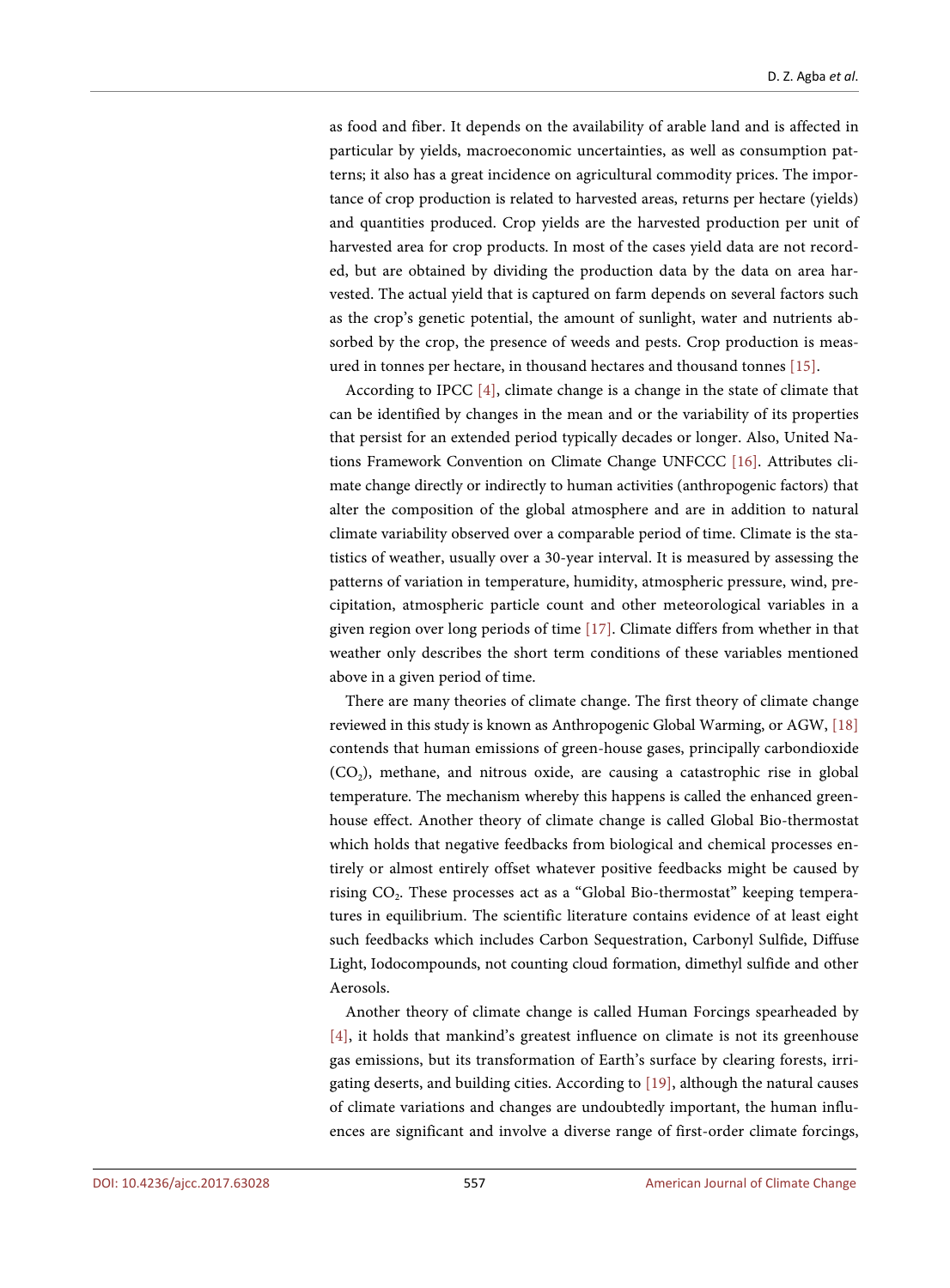including but not limited to, the human input of carbon dioxide  $(CO<sub>2</sub>)$ . Short descriptions of some of these "human forcings" other than green-house gases follow.

According to Gray [\[20\],](#page-16-9) the lead proponent of "Ocean Currents Theory" which contends that global temperature variations over the past century and a half, and particularly the past 30 years, were due to the slow-down of the ocean's Thermohaline Circulation (THC).Ocean water is constantly transferred from the surface mixed layer to the interior ocean through a process called ventilation. The ocean fully ventilates itself every 1000 to 2000 years through a polar region (Atlantic and Antarctic) deep ocean subsidence of cold-saline water and a compensating upwelling of warmer less saline water in the tropics. This deep ocean circulation, called the Meridional Overturning Circulation (MOC), has two parts, the primary Atlantic Thermohaline Circulation (THC) and the secondary Surrounding Antarctica Subsidence (SAS). Paleo-proxy data and meteorological observations show there have been decadal to multi-century scale variations in the strength of the THC over the past thousand years, when the THC circulation is stronger than normal the earth-system experiences a slightly higher level of evaporation-precipitation ( $\sim$ 2 percent). When the THC is weaker than normal, as it is about half the time, global rainfall and surface evaporation are reduced about 2 percent.

Bast, J. L. [\[21\]](#page-16-10) presented a theory of climate change as propounded in 1600s by Johannes Kepler<sup>1</sup> called the theory of Planetary Motion. The theory states that most or all of the warming of the latter part of the twentieth century can be explained by natural gravitational and magnetic oscillations of the solar system induced by the planet's movement through space. These oscillations modulate solar variations and/or other extraterrestrial influences of Earth, which then drive climate change. An extraterrestrial influence on climate on a multi-millennial time-scale associated with planetary motion was first suggested by a Serbian astrophysicist, Milutin Milankovitch, and published in 1941. More recent discoveries have enabled scientists to accurately measure these effects on climate. Earth's orbit around the sun takes the form of an ellipse, not a circle, with the planet passing farther away from the sun at one end of the orbit than at the other end. The closest approach of the planet to the sun is called "perihelion" and the farthest is called "aphelion". Perihelion now occurs in January, making northern hemisphere winters slightly milder. The change in timing of perihelion is known as the precession of the equinoxes, and it occurs every 22,000 years.

#### **2.2. Empirical Literature on Climate Change and Crop Production**

This section provides literature on climate change and its effect on agriculture. At the global level, a country may generate global warning through the emission of industrial pollutants and destroy the ozone layer which might affect other

<sup>1</sup> Kepler's life is summarized on pages 523-627 and Book Five of his magnum opus, Harmonice Mundi (harmonies of the world), is reprinted on pages 635-732 of On the Shoulders of Giants: The Great Works of Physics and Astronomy (works by Copernicus, Kepler, Galileo, Newton, and Einstein). Stephen Hawking, ed. 2002 ISBN 0-7624-1348-4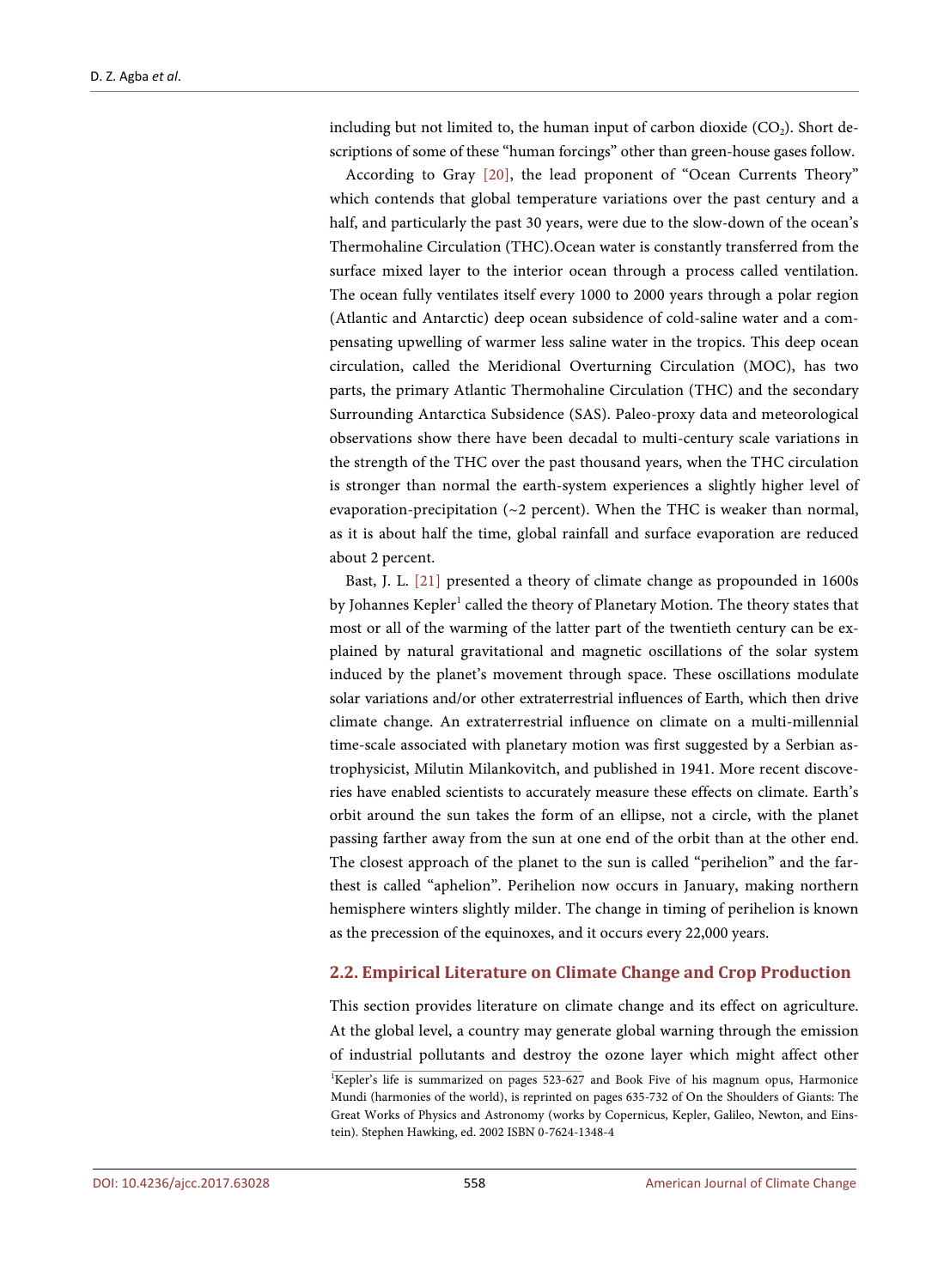countries that might not be emitting as much leading to accumulation of Green House Gasses (GHGs) in the atmosphere that creates concern for the globe. Such pollution is termed trans-boundary externality [\[22\].](#page-16-11)

On the global context externalities are specified in terms of distinction between polluting and victim countries. However, Mendelsohn and Dinar [\[23\]](#page-16-12) have examined the impacts of climate change on agriculture in India and Brazil. They employed three different methods for the analysis namely; the Ricardian method, Agro-economic model and agro-ecological zone analysis. Environmental factors such as farm performance, land value or net income and traditional economic inputs which are land and labour, and support system such as infrastructure were used as explanatory variables in the model. Unlike most studies, this analysis pointed out the significance of adaptation. They argue that farmers will adapt to new conditions due to climate change by making production decisions which are in their own best interest. Crop choice is one of the examples of farmers' adaptation to warmer weather in the study. Wheat, corn and rice are three crops for example used since the regions in which they grow depend on the temperature. As temperature gets warmer wheat farmers' switch from production of wheat to corn for enhanced profit making. Later, if temperature gets warmer again enough to lose profits, farmers adapt to warmer weather thus switch to rice from corn. The results of the Ricardian method; agro-economic model, and agro-ecological zone analysis showed that increase in temperature will decrease crop production especially the crops grown in cool areas such as wheat. However, the authors argued that the result of the Ricardian method suggest that farmers ability to adapt to new conditions will mitigate the impact of climate change in the long run while the agro-economic model and agro-ecological zone analysis would be more suitable for short run analysis since the adaptations is not included in the models. Mathauda, Mavi, Bhangoo, and Daliwal [\[24\]](#page-16-13) investigated the effects of temperature change on rice yield in the Punjab region in India by using the Ceres Rice simulation model between 1970-1990. They stratified the weather scenarios by 5 different conditions which are normal weather, slight warm (0.5 increase), and extreme warm condition  $(2^{\circ}C)$  increase) in the simulation model. The model predicted that temperature increase decreases rice yield by 3.2% in slight warm, 8.2% in greater warm, and 8.4% in extreme warm condition compared to normal condition scenario. The result also showed that an increase in temperature negatively affects not only rice production but also other rice attributions such as biomass, crop duration and straw yield. Torvanger, Twena, and Romstad [\[25\]](#page-16-14) analyzed climate change in Norway for the period 1958-2001. The study employed time series data with biophysical statistical model to examine the dynamic linkages between yields of potatoes, barley, oats, wheat and climate change variables such as temperature and precipitation. The study found that there is a positive impact on yields from temperature in 18% of the crops. The effect is found to be strongest for potatoes. Regionally, the study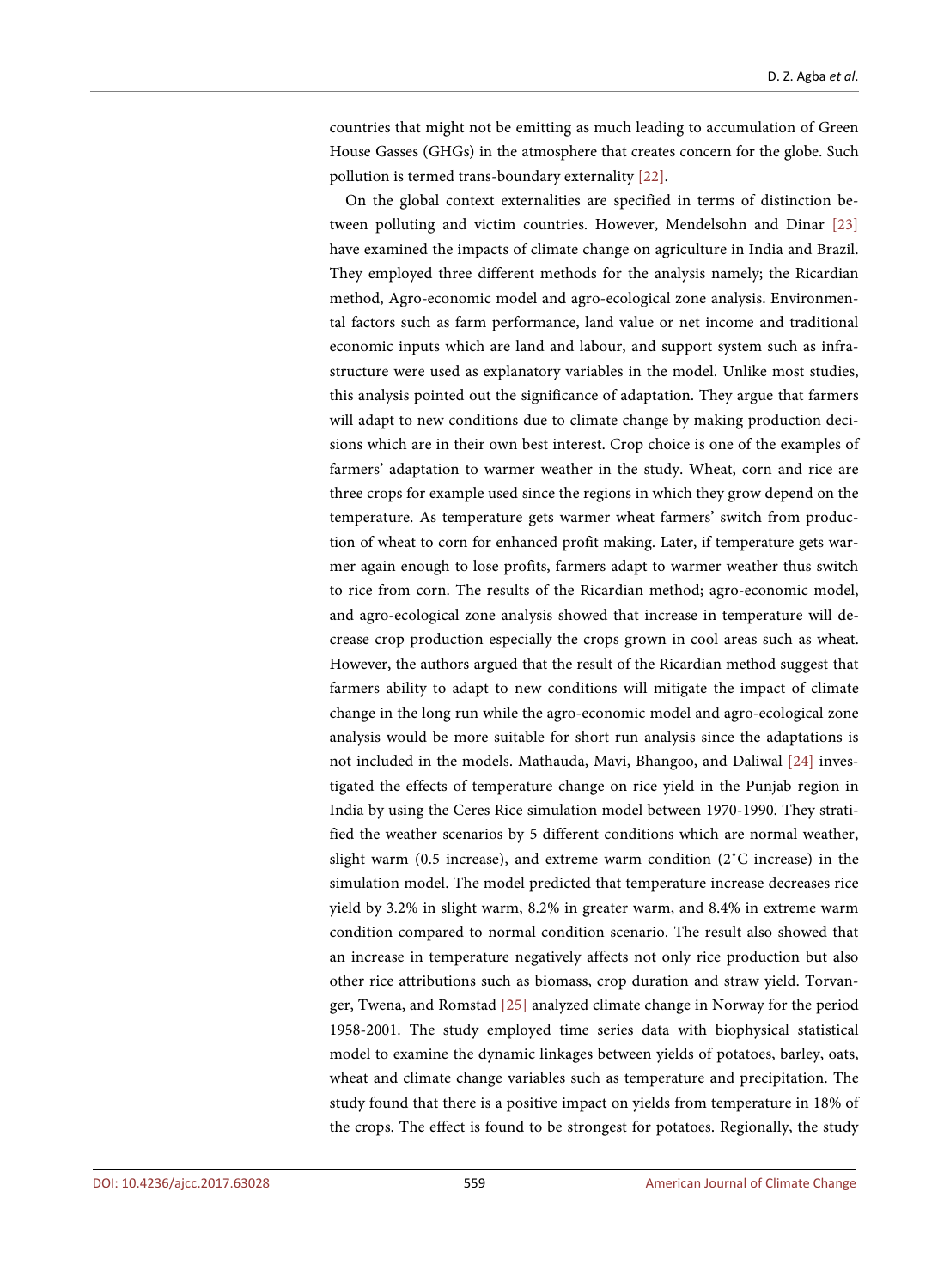revealed that temperature is likely to be a more important limiting factor for crop growth in Northern Norway than other regions. The effect of precipitation is found to be negative in about 20% of the cases.

Basak, Ali, Islamand Rashid [\[26\]](#page-16-15) analysed climate change impacts on rice production in Bangladash by using simulation model. The model specifically focused on Boro rice production which amounts to 58% of the total rice production during 2008 in Bangladesh to estimate to estimate the effects of future climate change, soil and hydrologic characteristics of the locations, typical crop management practices, and traditional controlled in the simulation model called DASAT (Decision Support System for Agrotechnology Transfer). The simulation results shows that rice production varies in different locations for different climatic conditions and hydrological properties of soil although same Boro rice was used in all areas. The model also indicates that rice production decreased drastically from 2.6% to 13.6% and from 0.11% to 28.7% when the maximum temperature was increased by 2˚C and 4˚C. Although the simulation model shows that a drop in minimum temperature also reduces the rice yield. It suggests that increases in temperature causes more damage in production. The model also found some positive effects of  $CO<sub>2</sub>$  concentration on rice yield but the impact was little compared to that of temperature change.

In Nigeria, Agboola and Ojeleye [\[27\],](#page-17-0) examined the impact of climate change in Ibadan Nigeria. The study adopted both primary and secondary sources of data. For the secondary source of data, time series data covering 30 years were collected on climatic variables and the analysis was done with bivariate Chi-square and ANOVA supported by graphical illustrations. The study revealed that farmers have experienced reduced crop yield on food crop production due to reduction in rainfall and relative humidity as well as increase temperature.

Terfa [\[28\]](#page-17-1) studied "climate change and food supply in Nigeria" the study adopted the use of generalized error correction model using time series data sourced from CBN statistical bulletin and world bank country data from 1970 to 2009 on variables like food output, temperature and rainfall. The study found that both temperature and rainfall had an insignificant influence on food supply and the increase in temperature leads to decrease in food supply while increase in rainfall leads to increase in food supply.

Eregha, Babatolu, and Akinnubi [\[29\]](#page-17-2) did a study titled "Climate Change and Crop Production in Nigeria: An Error Correction Modeling Approach" the work used time series data sourced from Food and Agricultural organization Database, 2012 Central Bank Statistical Bulletin 2011 and data from World Development indicator Database 2012. The technique of analysis was done with the Error Correction technique. The data coverage was 1970-2009. The study used variables like crop output, temperature and rainfall as well as carbon emission. The study found that temperature and had a significantly negative influence on crop production, while rain was found to have a significantly positive effect while carbon emission was found to have a significantly negative impact on crop pro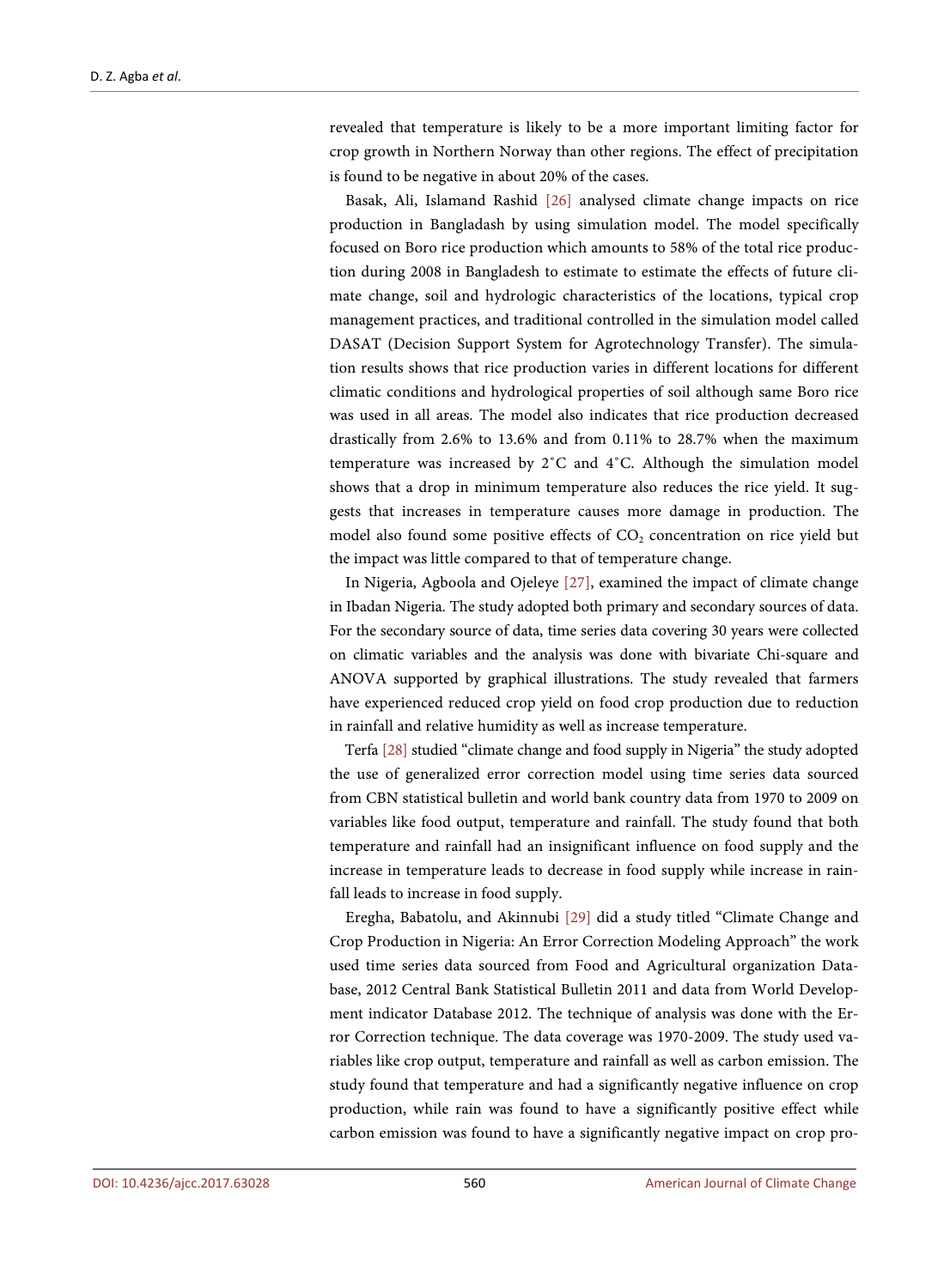duction in Nigeria.

#### **2.3. Gap in Literature**

A careful study of literature available shows that most models of climate change only looks at temperature and rainfall. Only one study also included carbon emission. No single study has included enough variables in its model that could adequately explain the dependent variable (crop output). This study therefore included nine variables in its model, one dependent and eight explanatory variables to make the model more robust in explaining crop output in Nigeria. The additional variables included in this study were Carbon Emission due to Manufacturing and Industrial activities, Gross fixed Capital Formation, Agricultural Machines and Tractors, Economically Active Population in Agriculture and Land Area Equipped for Irrigation.

#### **3. Methodology**

#### **3.1. Sources of Data**

Rainfall data was sourced from Central Bank Statistical Bulletin [\[30\]](#page-17-3) and computed to arrive at annual averages. Also, data on temperature was sourced and extrapolated from the work of [\[31\].](#page-17-4) Data on carbon dioxide due to manufacturing and industrial activities in Nigeria was sourced from World data Atlas [\[32\].](#page-17-5)  Data on Gross fixed Capital Formation, Agricultural Machines and Tractors, Economically Active Population in Agriculture, Land Area Equipped for Irrigation were sourced from African Development Indicator, Crop Production index and Carbondioxide Emissions were sourced from [\[33\].](#page-17-6) The data set used in this study ranges from 1980-2013.

#### **3.2. Theoretical Framework**

The empirical framework follows the derivation in Bond, Leblebicioglu, Schiantarelli [\[34\].](#page-17-7) Though, the derivation of this framework was used for panel study, its theoretical explanation could be used for time series studies as it best fits in explaining the dynamic linkages between climate variables and crop production. This is presented as follows. Consider the following simple economy:

$$
Y_t = e^{\beta T_t} A_t L_t \tag{1}
$$

$$
\Delta A_t / A_t = g + \gamma_t \tag{2}
$$

where  $Y$  is aggregate output,  $L$  measures population,  $A$  measures labor productivity, and T measures climate. Equation (1) captures the level effect of climate on production; that is, the effect of current temperature or precipitation on crop yields. Equation (2) captures the growth effect of climate; i.e. the effect of climate on features such as institutions that influence productivity growth. Taking logs in the production function and differencing with respect to time, we have the dynamic growth equation:

$$
g_t = g + (\beta + \gamma)T_t - \beta_{t-1} \tag{3}
$$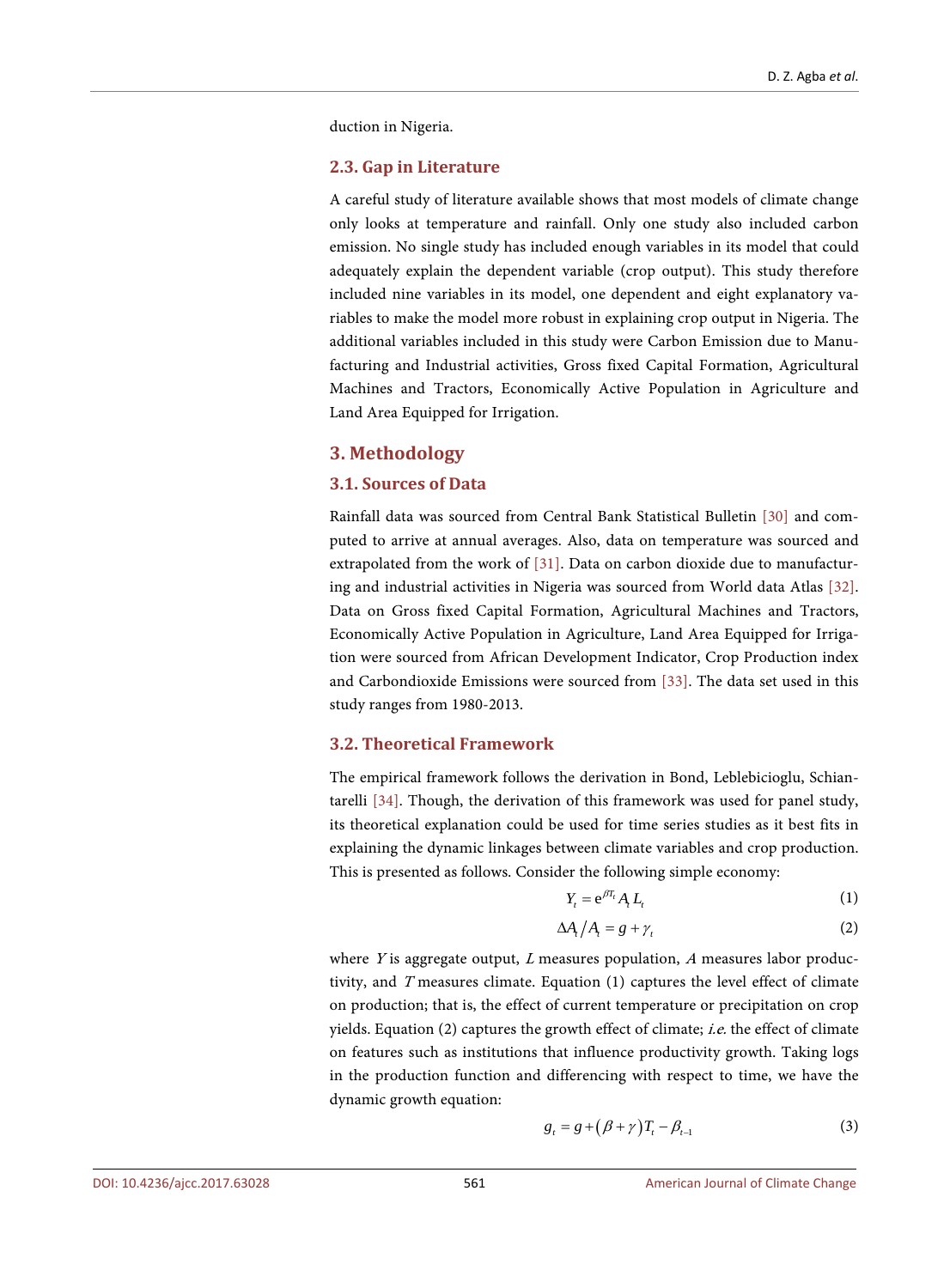where  $gt$  is the growth rate of per-capita output. The "level effects" of climate shocks on output, which come from Equation (1), appear through β. The "growth" effects" of climate shocks, which come from Equation (2), appear through  $\gamma$ . The growth equation in (3) allows separate identification of level effects and growth effects through the examination of transitory weather shocks. In particular, both effects influence the growth rate in the initial period of the shock. The difference is that the level effect eventually reverses itself as the climate returns to its prior state. For example, a temperature shock may reduce agricultural yields, but once temperature returns to its average value, agricultural yields bounce back. By contrast, the growth effect appears during the climate shock and is not reversed: a failure to innovate in one period leaves the country permanently further behind. The growth effect is identified in (3) as the summation of the climate effects over time.

#### **3.3. Model Specification and Analytical Technique**

The analytical technique used in this study is the Error Correction model. The tight linkage between cointegration and error correction models stems from the Granger representation theorem. According to this theorem, two or more integrated time series that are cointegrated, have an error correction representation, and two or more time series that are error correcting are cointegrated [\[35\].](#page-17-8) This technique of analysis is adopted because it provides evidence of both shortrun and long-run association and response to shocks within the economy. The model presented here is in line with economic theory which specifies that the quantity of crop output in any one country depends on the set of factors/variables presented below as evidenced by the studies of Mathauda, Mavi, Bhangoo, and Daliwal [\[24\],](#page-16-13) Terfa [\[28\]](#page-17-1) etc. The Linear model is specified as follows

$$
CRPI = f (RAIN, TEMP, CARBE, CO2E)
$$
 (4)

where,  $CRPI = Crop$  Production index or  $Crop$  Output  $RAIN = Rainfall$  (cm)

TEMP = Temperature (measured in degrees)

CARBE = Carbon Emission due to Manufacturing and Industrial activities (MT per capital)

 $CO<sub>2</sub>E = Carbon dioxide Emission (million MT)$ 

Equation one captures only the climate change factors for which data was available. To have a better picture of the factors influencing crop production, other non-climate change factors were included as specified in the objectives of this work. This takes us to equation two (2) which provides a more robust idea of the model used. Where

 $CRPI = F(RAIN, TEMP, CARBE, CO<sub>2</sub>E, EAPA, LAEI, GCF, GMT)$  (5)

GCF = Gross fixed Capital Formation (% of GDP)

AGMT = Agricultural Machines and Tractors (100 sq km of arable land)

EAPA = Economically Active Population in Agriculture (Number)

LAEI = Land Area Equipped for Irrigation (hectares)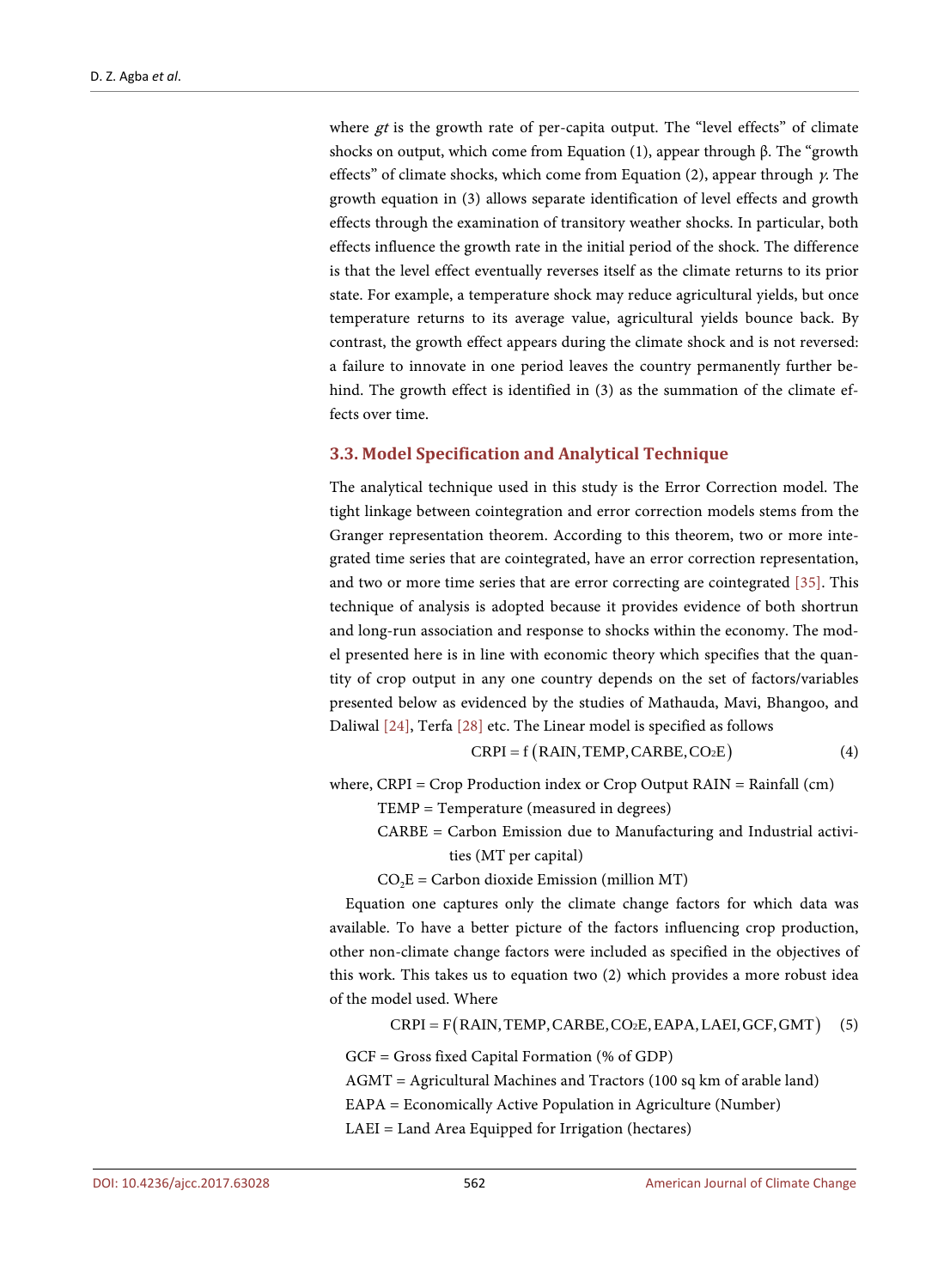The econometric version of the model will be specified as follows

$$
CRPI_{t} = \alpha + \alpha_{1}CO_{2}E_{t} + \alpha_{2}EAPA_{t} + \alpha_{3}LAEI_{t} + \alpha_{4}CARBE_{t} + \alpha_{5} GCF_{t}
$$
  
+  $\alpha_{6}TEMP_{t} + \alpha_{7}RAIN_{t} + \alpha_{8}AGMT_{t} + \mu_{t}$  (6)

Model 3 is the long run version of the error correction model which explains the relationship among variables in the long-run. The short run version of the error correction model is specified as follows.

$$
\Delta \text{CRPI}_{t} = \alpha + \alpha_{1} \Delta \text{CO}_{2} \text{E}_{t} + \alpha_{2} \Delta \text{E} \text{APA}_{t} + \alpha_{3} \Delta \text{L} \text{AEI}_{t} + \alpha_{4} \Delta \text{C} \text{AR} \text{BE}_{t} + \alpha_{5} \Delta \text{G} \text{CF}_{t} + \alpha_{6} \Delta \text{TE} \text{MP}_{t} + \alpha_{7} \Delta \text{RAIN}_{t} + \alpha_{8} \Delta \text{AG} \text{MT} + \text{ec}_{t-1} + \mu_{t}
$$
(7)

 $\mu$  = Error term t = Time parameter t – 1 = Previous time periodec = Error correction term  $\Delta$  = difference operator  $\alpha$  = Constant $\alpha_1 - \alpha_8$  = Coefficients of independent Variables

Model 4 is specified with the error correction term. It explains the rate of adjustment within the system per annum if there is a shock. The error correction term must be negative show that the system is converging in the longrun, in order words the system will return to equilibrium in twelve months [\(Table 1\)](#page-9-0).

#### **3.4. Preliminary Tests**

Due to the fact that the variables in the model are time series it is necessary to test for their order of stationarity. This study used the augmented Dikey-Fuller test (ADF) to check the unit root properties of the series. The presence of a long run relationship among the variables was tested using Engle-granger cointegration method on the basis that the variables are integrated of order one, i.e., I(1). The method specifies that though the series may not be stationary at first difference I(1), there can still be a long run relationship among them if their residual is stationary at levels I(0). The test of long run relationship among the series is called cointegration.

# **4. Results and Discussions**

This section is the presentation and analysis of data. The statistical package used is Stata  $12<sup>th</sup>$  edition and procedure of the analysis that led to these results is already described in Section 3.1. The results are as follows

#### **4.1. Results of Unit Root Tests**

Results in [Table 2](#page-10-0) shows that all the series tested became stationary at first difference. A further test needs to be carried out in order to ensure that there is a long-run relationship among variables. To achieve this, the study used the

<span id="page-9-0"></span>Table 1. Theoretical expectations.

| Coefficient of variable RAIN TEMP CARBE CO <sub>2</sub> E GCF AGMT EAPA LAEI |     |          |     |          |     |     |    |    |
|------------------------------------------------------------------------------|-----|----------|-----|----------|-----|-----|----|----|
| Expected sign                                                                | > 0 | $\leq 0$ | < 0 | $\leq 0$ | > 0 | > 0 | >0 | >0 |

Source: Authors computation (2017).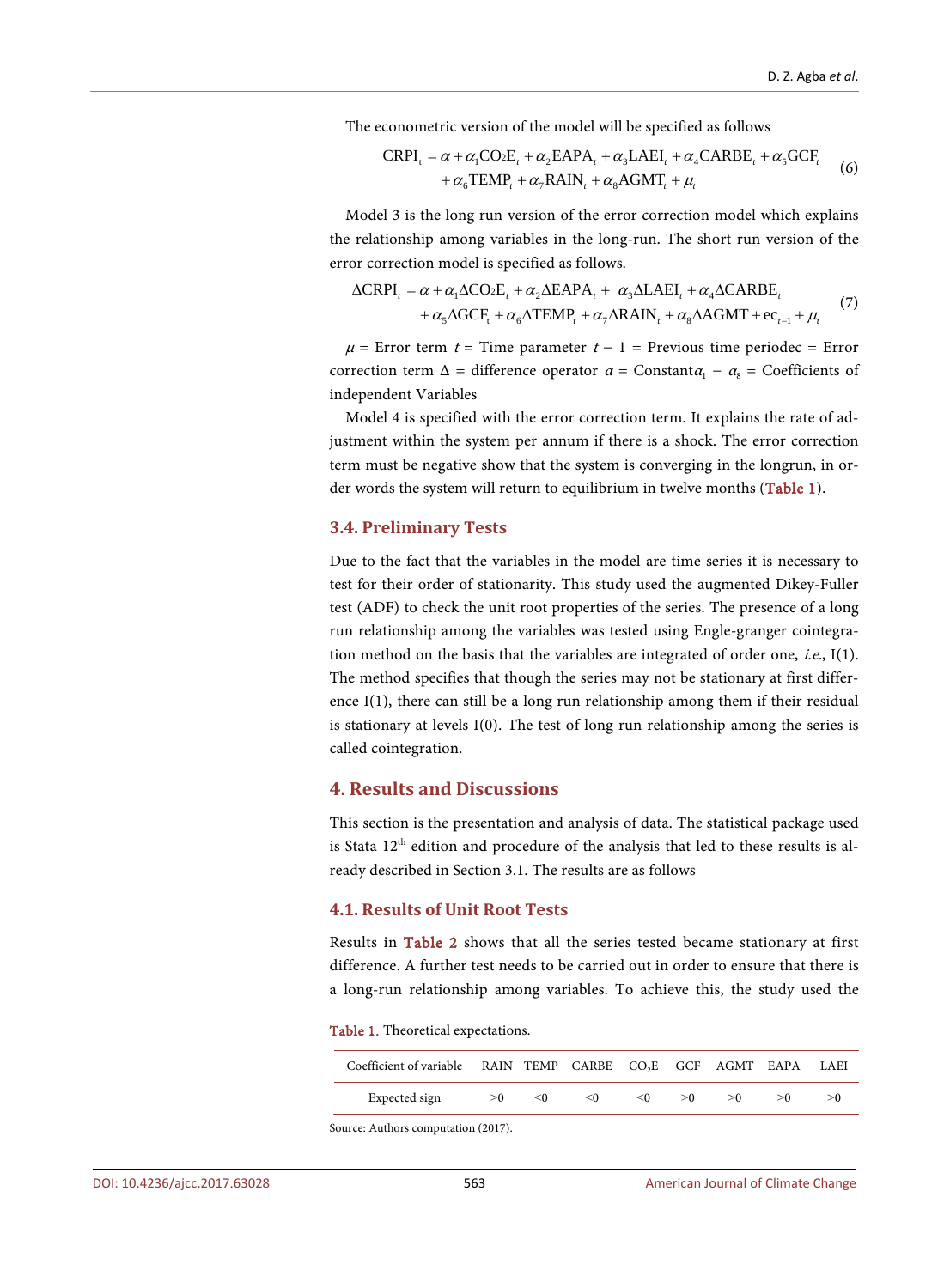| <b>Statistic</b>             | <b>CRPI</b>     | <b>TEMP</b> |        | RAIN CARBE LAEI                              |        |        | EAPA AGMT | <b>GCF</b>       | CO-E     |
|------------------------------|-----------------|-------------|--------|----------------------------------------------|--------|--------|-----------|------------------|----------|
| <b>ADF</b> test<br>statistic | $-2.912 -3.900$ |             |        | $-4.800$ $-3.334$ $-4.722$ $-3.812$ $-5.001$ |        |        |           | $-3.350 - 3.211$ |          |
| 1%                           | $-2701$         |             |        | $-3.696$ $-4.001$ $-2.911$ $-3.711$ $-3.200$ |        |        | $-3.500$  | $-3.702 - 3.113$ |          |
| 5%                           | $-2.811$        | $-2.978$    |        | $-3.500$ $-3.001$ $-3.622$ $-3.110$ $-4.110$ |        |        |           | $-2.980$         | $-3.201$ |
| 10%                          | $-2.900$        | $-2.620$    |        | $-4.102$ $-3.101$ $-3.211$ $-3.602$ $-3.020$ |        |        |           | $-2.662$         | $-3.08$  |
| <i>p</i> -value              | 0.00121         | 0.0020      | 0.0124 | 0.0101                                       | 0.0049 | 0.0003 | 0.0010    | 0.0128           | 0.0420   |
| Order of<br>integration      | I(1)            | I(1)        | I(1)   | I(1)                                         | I(1)   | I(1)   | I(1)      | I(1)             | I(1)     |

<span id="page-10-0"></span>Table 2. Unit Root Test (ADF) order of stationarity.

Source: Results computed from Stata 12<sup>th</sup> edition (2017).

Augmented Dickey Fuller test which specifies that the residuals of the regression must be stationary at first difference.

#### **4.2. Results of Engle-Granger Test of Cointegration**

This test investigates long run relationship among variables through Unit root test of residuals.

Results in [Table 3](#page-11-0) above shows that there is a long run relationship among variables since the residual of the regression has shown that the absolute value of test statistic is higher than that of its critical value at 1%, 5% and 10% critical value, and a probability value of less than 5%. This shows that the variables are cointegrated in the long run, hence the minimum condition for the use of Error Correction Model.

[Table 4](#page-11-1) below shows that in the short run only agricultural machines and tractors (AGMT), economically active population in agriculture (EAPA), rainfall (RAIN), have indicated a significant influence on crop output (CPRI) at 95% confidence level, the rest of the variables tested insignificant to crop output. Also the coefficients of all the variables are in line with apriori expectations except AGMT. The error correction term which is negative, shows that the economy converges or will returns to equilibrium at the rate of 23% per annum if there is a shock within the system. In the short-run, among the climate change factors, the results show that only rainfall has a significant effect on crop output.

[Table 5](#page-11-2) presents the results of long-run model of the error correction mechanism. Whereas in the short run model only rainfall, agricultural machines and tractors, and economically active population in agriculture were significantly positive to crop output, the long-run equilibrium of the model shows that almost all variables tested significant to crop output at 95% confidence level while Gross capital formation GCF and TEMP were significant at 90% confidence level within the period under investigation. This implies that as gross capital formation increases crop yield will also increase while as temperature increases crop yield will decrease. The implication is that stakeholders must begin to develop and encourage adaptation strategies for crop production methods so as to avoid a fall in crop output in future. It is necessary to note that a reduction in output of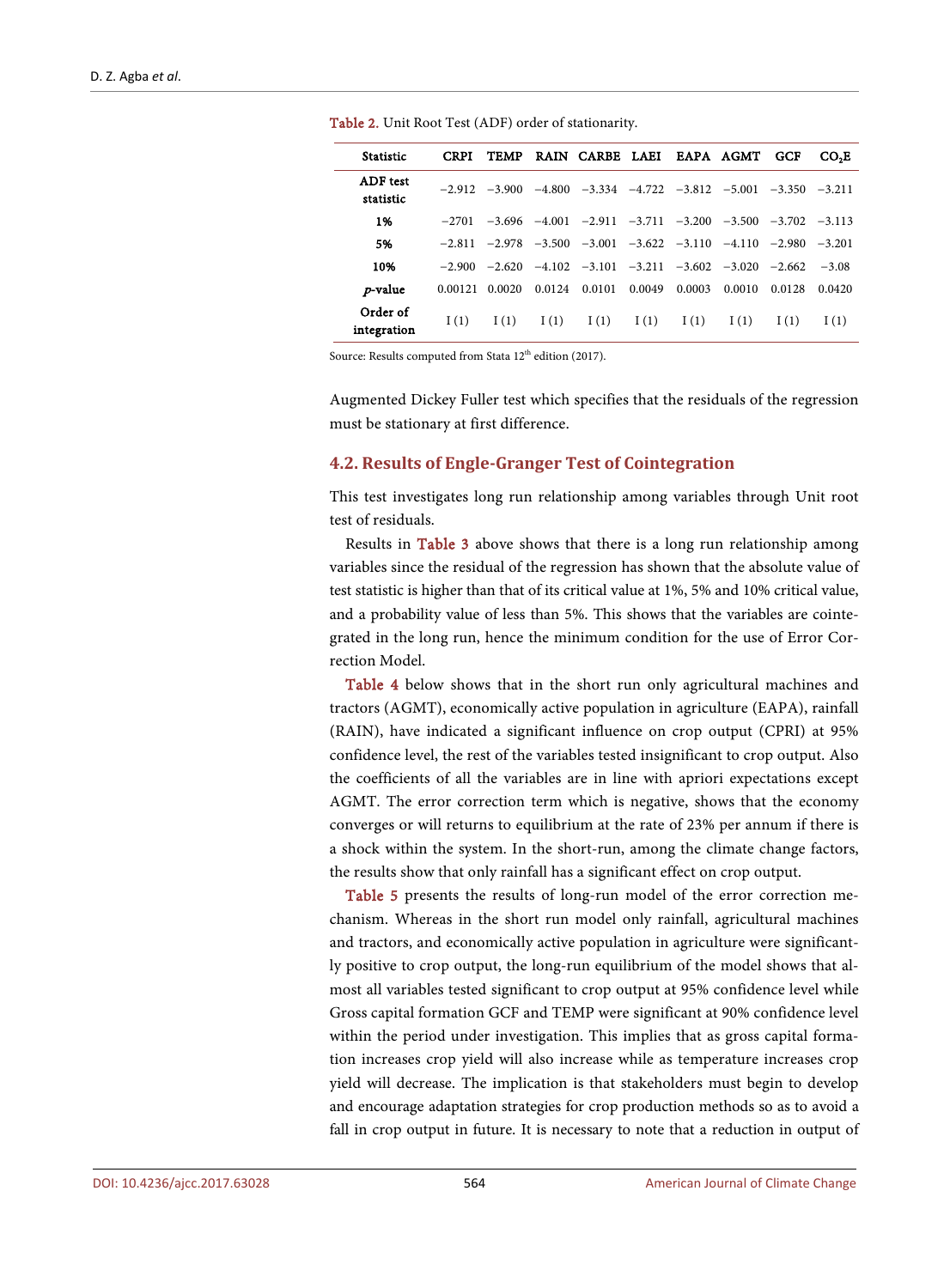<span id="page-11-0"></span>Table 3. Results of interpolated dickey-fuller test number of obs = 33.

|      | Test statistic | 1% critical value | 5% critical value | 10% critical value |
|------|----------------|-------------------|-------------------|--------------------|
| Z(t) | $-5.366$       | $-3.696$          | $-2.978$          | $-2.620$           |

MacKinnon approximate p-value for  $Z(t) = 0.0000$ . Source: Results obtained from Stata 12<sup>th</sup> edition (2017).

<span id="page-11-1"></span>Table 4. Results of short run model of error correction mechanism.

| Source        | SS           | Df         | MS         |            |              | Number of obs        | 33     |
|---------------|--------------|------------|------------|------------|--------------|----------------------|--------|
| Model         | 10,381.8335  | 9          | 1153.53706 |            |              | F(9, 23)             | 61.17  |
| Residual      | 433.761082   | 23         | 18.8591775 |            |              | Prob > F             | 0.0000 |
| Total         | 10,815.5946  | 32         | 337.987331 |            |              | R-squared            | 0.9599 |
|               |              |            |            |            |              | Adj R-squared        | 0.9442 |
|               |              |            |            |            |              | Root MSE             | 4.3427 |
| dCRPI         | Coef         | Std. Err.  | т          | p> t       |              | [95% Conf. Interval] |        |
| dAGMT         | $-1.218416$  | 0.6987755  | $-1.74$    | $0.095*$   | $-2.663944$  | 0.227111             |        |
| dCO2E         | $-8.554829$  | 7.694169   | $-1.11$    | 0.278      | $-24.47143$  | 7.361771             |        |
| <b>dEAPA</b>  | 7.87e-06     | $4.14e-07$ | 18.98      | $0.000***$ | $7.01e - 06$ | $8.72e - 06$         |        |
| dLAEI         | 0.0000256    | 0.0000215  | 1.19       | 0.246      | $-0.0000189$ | 0.0000701            |        |
| Drain         | 0.2427112    | 0.0806186  | 3.01       | $0.006***$ | 0.0759388    | 0.4094835            |        |
| <b>dTEMP</b>  | 0.2206473    | 0.250736   | 0.88       | 0.388      | $-0.2980397$ | 0.7393343            |        |
| dCARBE        | $-0.0753484$ | 0.1143685  | $-0.66$    | 0.517      | $-0.3119378$ | 0.1612409            |        |
| Dgcf          | 0.000037     | 0.0001068  | 0.35       | 0.732      | $-0.0001839$ | 0.0002578            |        |
| ect L1        | $-0.2356313$ | 0.1120989  | $-2.10$    | $0.047**$  | $-0.4675255$ | $-0.003737$          |        |
| $_{\rm cons}$ | 2.036069     | 0.8443183  | 2.41       | 0.024      | 0.289463     | 3.782674             |        |
|               |              |            |            |            |              |                      |        |

Source: Results obtained from Stata  $12^{\text{th}}$  edition (2017). \*\*\*, \*\*, \*indicates significant at  $p < 0.01$ ,  $p < 0.05$ , and  $p\! < 0.1$  respectively.

<span id="page-11-2"></span>Table 5. Results of long run model of error correction mechanism.

| Source           | SS           | Df           | <b>MS</b>  |             |              | Number of obs        | 34     |
|------------------|--------------|--------------|------------|-------------|--------------|----------------------|--------|
| Model            | 26,074.0771  | 8            | 3259.25964 |             |              | F(8, 25)             | 17.70  |
| Residual         | 4603.68983   | 25           | 184.147593 |             |              | Prob > F             | 0.0000 |
| Total            | 30,677.767   | 33           | 929.629302 |             |              | R-squared            | 0.8499 |
|                  |              |              |            |             |              | Adj R-squared        | 0.8019 |
|                  |              |              |            |             |              | Root MSE             | 13.57  |
| <b>CRPI</b>      | Coef         | Std. Err     | т          | p> t        |              | [95% Conf. Interval] |        |
| CO <sub>2E</sub> | $-51.58716$  | 14.56267     | $-3.54$    | $0.002**$   | $-81.57954$  | $-21.59479$          |        |
| <b>EAPA</b>      | $7.53e - 06$ | $1.62e - 06$ | 4.66       | $0.000*$    | $4.20e - 06$ | 0.0000109            |        |
| <b>LAEI</b>      | 0.0002349    | 0.000059     | 3.98       | $0.001*$    | 0.0001134    | 0.0003563            |        |
| <b>CARBE</b>     | $-0.7131672$ | 0.1847757    | $-3.86$    | $0.001*$    | $-1.09372$   | $-0.3326146$         |        |
| <b>GCF</b>       | 0.0007453    | 0.0003755    | 1.98       | $0.058**$   | $-0.000028$  | 0.0015186            |        |
| TEMP             | 1.429359     | 0.8155287    | 1.75       | $0.092$ *** | $-0.250254$  | 3.108971             |        |
| <b>RAIN</b>      | 0.5485709    | 0.2632852    | 2.08       | $0.048**$   | 0.0063249    | 1.090817             |        |
| AGMT             | $-0.1758641$ | 1.527747     | $-0.12$    | 0.909       | $-3.322318$  | 2.97059              |        |
| Cons             | $-131.8372$  | 46.30407     | $-2.85$    | 0.009       | $-227.2022$  | $-36.47217$          |        |

Source: Results obtained from Stata  $12^{\text{th}}$  edition (2017). \*\*\*, \*\*, \*indicates significant at  $p < 0.01$ ,  $p < 0.05$ , and  $p\! < 0.1$  respectively.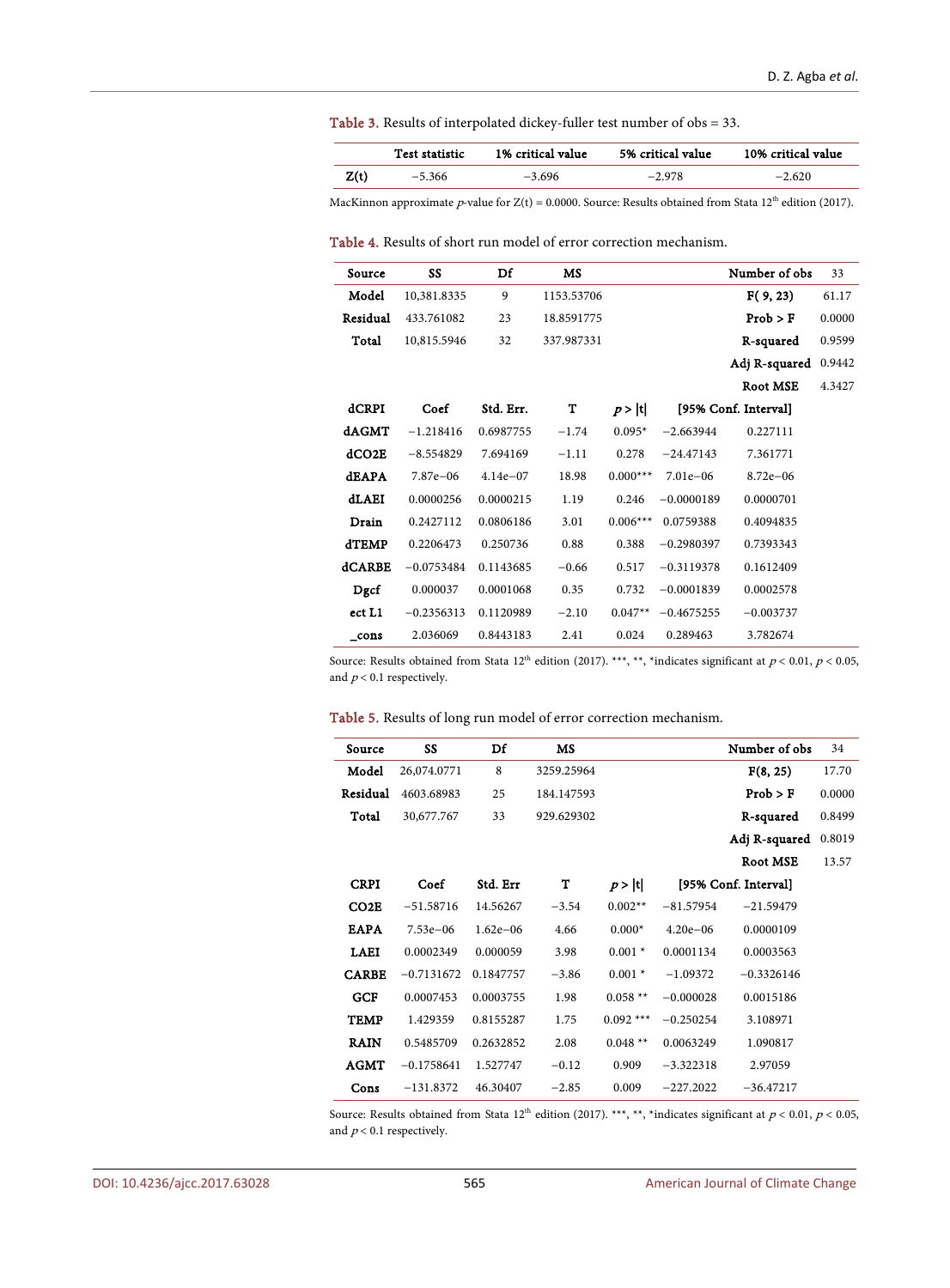crops will mean a fall in food supply thereby limiting the chances of achieving food security in Nigeria. In addition to this, Nigeria must begin to adopt policies that will grow her capital formation which can positively impact on crop production, since this study has shown that it will have a significant impact on crop out in Nigeria, failure to do this will cause food supply to reduce thereby leading to increase in prices and hence poverty. The study also shows that all variables have a significant impact on crop output except AGMT which indicates an insignificant relationship, even though AGMT presented a significant relationship in the short run and is inappropriately signed negating our apriori expectation, this study believes that the deviation of the sign of the coefficient from apriori expectation may be due to the fact that the high cost of importation of agricultural machines and tractors may act as a drain on the economy financially therefore negatively affect crop output. The result also indicates that the explanatory variables have explained the dependent variable crop output by 94% in the short run and 80% in the long run. All the results have shown evidence that the model is well fitted with an acceptable probability value of less than 5% which also validates the model.

The values of correlation below further indicates the direction and strength of relationship between CRPI and other variables that were studied, for example the correlation between Crop production index (CRPI) and carbon dioxide emission (CO<sub>2</sub>E) is 8.48% and negative which shows that  $CO<sub>2</sub>E$  is a variable that must not be taken for granted in crop production efforts. Again, the correlation between Crop production index (CRPI) and carbon emission (due to manufacturing activities) CARBE is 26% and negative which indicates a strong relationship which is in line with our apriori expectations. This also means that the value CARBE must be observed closely and mitigation adopted to forestall decrease in crop production. The correlation between Crop production index and (CRPI), temperature (TEMP) and rainfall in [Table 6](#page-12-0) above has shown 33% and positive as well as 38% and negative respectively. This generally shows that the effects climate change variables on crop output must be taken seriously by all stakeholders

|                  | <b>CRPI</b> | CO <sub>2</sub> E | EAPA      | LAEI      | <b>CARBE</b> | GCF       | <b>TEMP</b> | RAIN   |
|------------------|-------------|-------------------|-----------|-----------|--------------|-----------|-------------|--------|
| <b>CRPI</b>      | 1.0000      |                   |           |           |              |           |             |        |
| CO <sub>2E</sub> | $-0.0848$   | 1.0000            |           |           |              |           |             |        |
| EAPA             | 0.4518      | 0.5509            | 1.0000    |           |              |           |             |        |
| LAEI             | 0.6263      | 0.4545            | 0.6888    | 1.0000    |              |           |             |        |
| <b>CARBE</b>     | $-0.2645$   | $-0.1192$         | 0.1978    | $-0.0494$ | 1.0000       |           |             |        |
| GCF              | $-0.3228$   | $-0.6224$         | $-0.8679$ | $-0.7968$ | $-0.2075$    | 1.0000    |             |        |
| <b>TEMP</b>      | 0.3840      | $-0.3567$         | $-0.0974$ | $-0.0380$ | $-0.0736$    | 0.1741    | 1.0000      |        |
| RAIN             | 0.3345      | $-0.2343$         | $-0.0057$ | 0.1662    | 0.2681       | $-0.0313$ | 0.2970      | 1.0000 |
| AGMT             | 0.3098      | 0.4378            | 0.4660    | 0.6034    | 0.1275       | $-0.5639$ | $-0.5639$   |        |

<span id="page-12-0"></span>Table 6. Correlation of CRPI CO<sub>2</sub>E EAPA LAEI CARBE GCF TEMP RAIN AGMT (obs  $= 34$ ).

Source: Results obtained from Stata 12<sup>th</sup> edition (2017).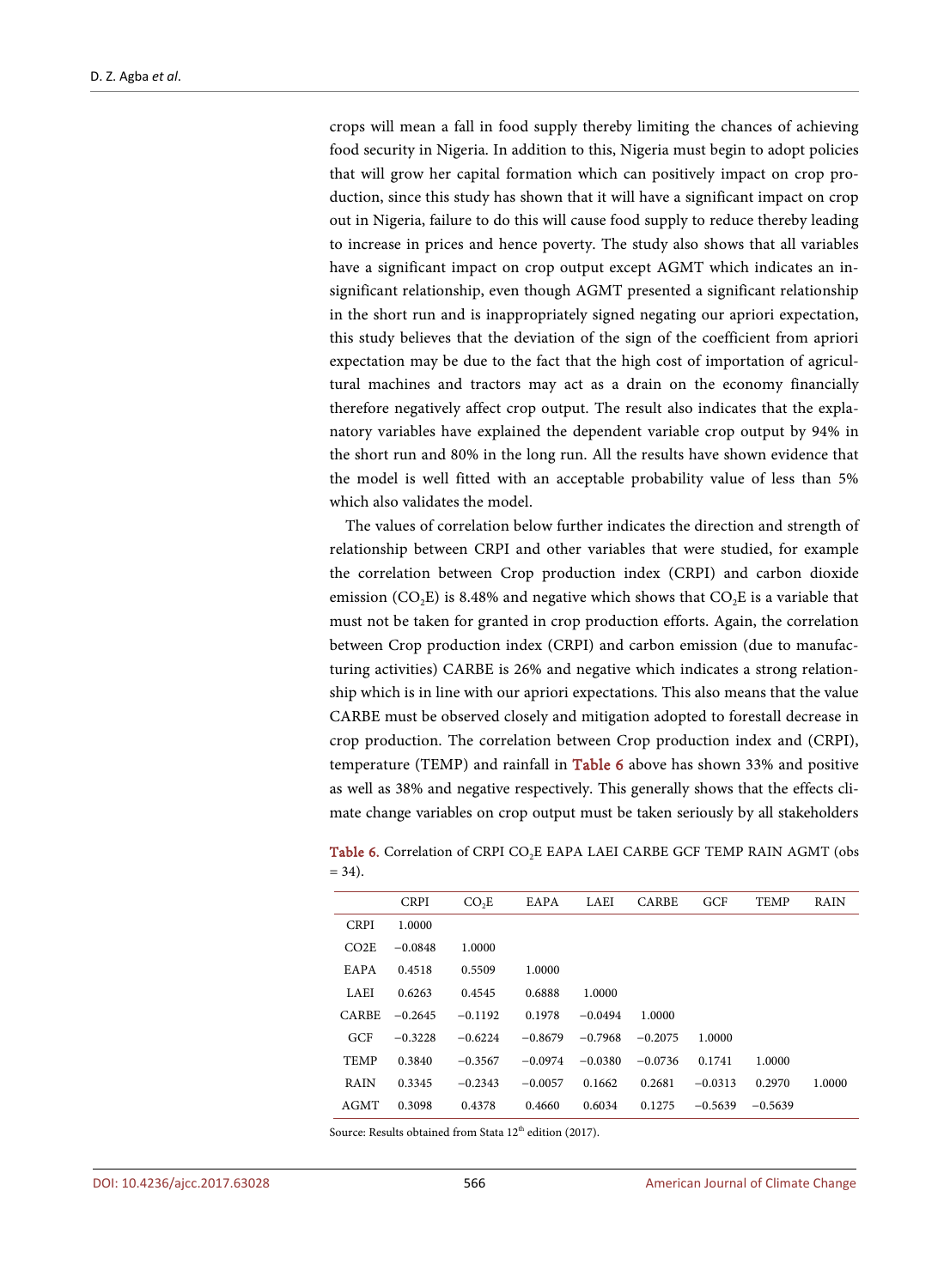| Variable         | Obs | Mean       | Std. Dev  | Min          | Max        |
|------------------|-----|------------|-----------|--------------|------------|
| <b>CRPI</b>      | 34  | 60.98794   | 30.48982  | $\mathbf{0}$ | 105.31     |
| CO <sub>2E</sub> | 34  | 0.5440604  | 0.2611585 | $\mathbf{0}$ | 0.9021949  |
| EAPA             | 34  | $1.18e+07$ | 3,000,171 | $\Omega$     | $1.29e+07$ |
| <b>LAEI</b>      | 34  | 226,176.5  | 80,710.28 | $\mathbf{0}$ | 293,000    |
| CARBE            | 34  | 52.29206   | 16.48206  | 31.24        | 82.12      |
| GCF              | 34  | 5699.666   | 17,683.66 | 8.8          | 89,043.62  |
| <b>TEMP</b>      | 34  | 35.29118   | 3.374536  | 29.5         | 43.1       |
| <b>RAIN</b>      | 34  | 113.4912   | 11.49267  | 90           | 138        |
| AGMT             | 34  | 4.309235   | 2.325278  | $\mathbf{0}$ | 6.969697   |

<span id="page-13-0"></span>Table 7. Summary statistics of CRPI CO<sub>2</sub>E EAPA LAEI CARBE GCF TEMP RAIN AGMT.

Source: Results obtained from Stata  $12<sup>th</sup>$  edition (2017).

to achieve development. This result of correlation matrix further asserts the authenticity of the findings above.

The values of the standard deviation of the variables in [Table 7](#page-13-0) above have shown the extent of variations in the variables studied. Our results indicates moderate variations in climate change variables especially CARBE, TEMP, AND RAIN. This means that experts and other stakeholders must be up and doing in other to provide knowledge to farmers that can mitigate the effects of climate variability.

[Figure 1](#page-14-0) below is stability test for the model. All residuals are stable if the cumulative sums are located between the two standard deviations, but if the cumulative sums are outside the band, it means the parameters used in the model are not stable. For this model, the cumulative sums are plotted against the time. It can be seen that the model is stable, as it is maintained within the 5 percent significance level under the observation period [\(Table 8\)](#page-14-1).

Null hypothesis: Residuals are not serially correlated.

The  $p$  value is greater than 5 percent, therefore we accept the null hypothesis that there is no serial correlation. The residuals are not serially correlated and this is a desirable result. This test authenticates our model.

The findings of this study on rainfall is not in agreement with the findings of Terfa [\[28\]](#page-17-1) which states that rainfall did not significantly influence food supply both in the short run and the longrun, whereas temperature in this study show an insignificant relationship with crop output in the shortrun, there is evidence of a significant relationship in the longrun. Furthermore, this study agrees with the findings of Eregha, Babatolu, and Akinnubi [\[29\]](#page-17-2) on the variable carbon emission which states that carbon emission has a significantly negative influence on crop output.

The results in [Tables 4-6](#page-11-1) above implies that given the significant effects of climate change on crop output, policy makers and appropriate government agencies must begin to pay keen attention to diverse methods of crop production strategies that can mitigate the negative effects of climate change otherwise crop output will fall. A fall in crop output will lead to increase in prices of food which may lead to reduced demand resulting to hunger, reduced productivity, social tension and underdevelopment in Nigeria.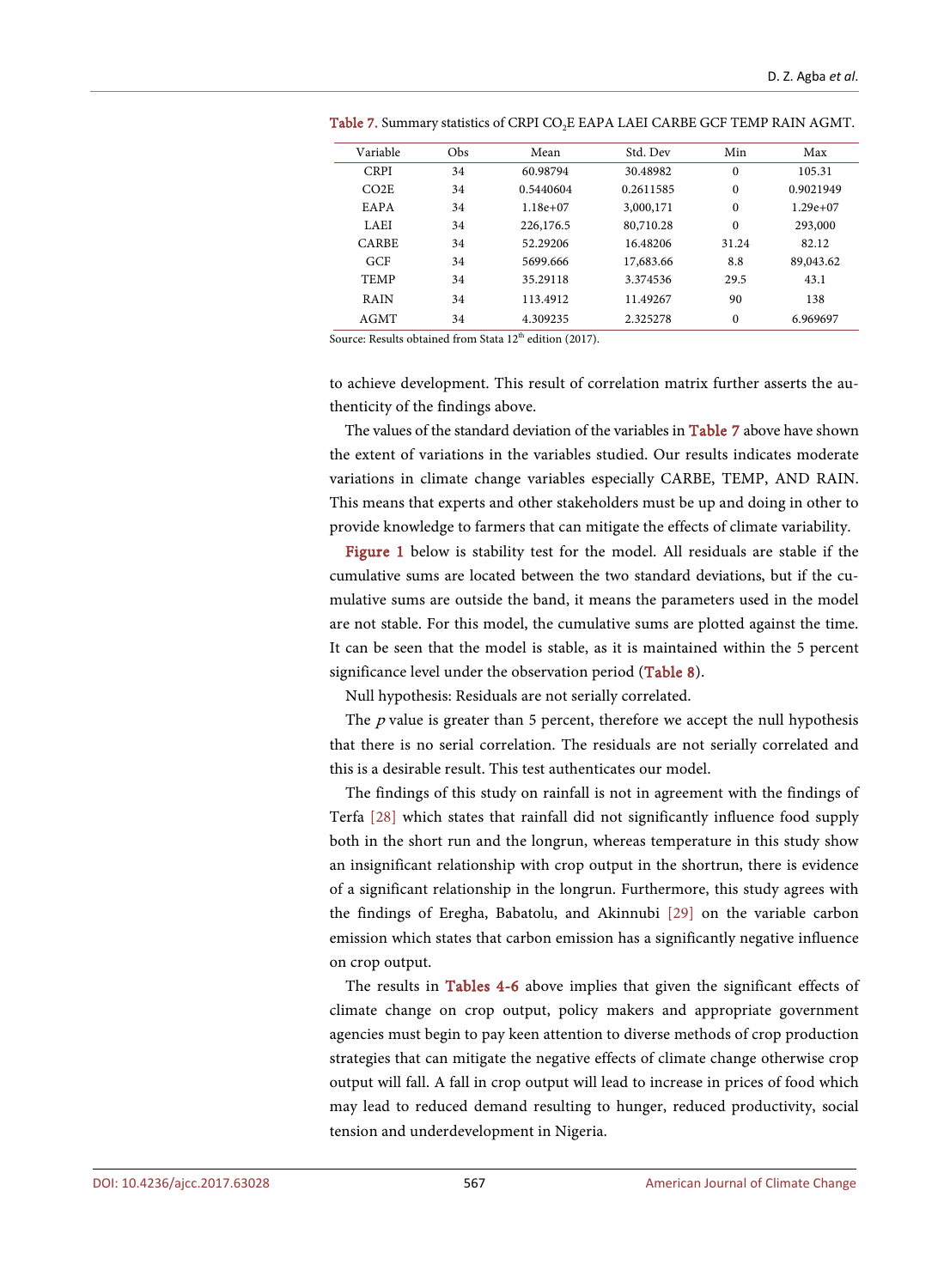<span id="page-14-0"></span>

**Figure 1.** Stability test. Source: Results obtained from E-views version 9 (2017).

<span id="page-14-1"></span>Table 8. Serial correlation LM test.

| F-statistic      | 0.049159 | Prob. $F(2,24)$      | 0.9521 |
|------------------|----------|----------------------|--------|
| $Obs*$ R-Squared | 0.134636 | Prob. Chi-Square (2) | 0.9349 |

Source: Results obtained from E-views version 9 (2017).

# **5. Conclusions and Recommendations**

In the short-run, only rainfall have shown a significantly positive relationship on crop production while the rest of the climate change factors like carbon dioxide, temperature, and carbon emission (due to manufacturing and industrial activities) indicated insignificant influence on crop production within the period studied. The error correction term have indicated that the system in case of shock within the economy, can recover or equilibrate in the long run at the rate of 23% per annum. However, in the long-run the study further provides evidence that among climate change factors that we studied, carbon dioxide emission, rainfall, temperature and carbon emission (due to manufacturing and industrial activities) will have a significant influence on crop production. The study also found that the influence of carbon dioxide emission as well as carbon emission (due to manufacturing and industrial activities) has indicated a negative influence on crop production which is in line with the study expectations. Very importantly too, the other determinants of crop production studied along with climate change factors like gross capital formation, economically active population in agriculture and land area equipped for irrigation will have a significantly positive influence on crop production in Nigeria in the long-run, only agricultural machines and tractors have shown an insignificantly negative influence on crop production.

To forestall these effects, the study recommends that policy makers are en-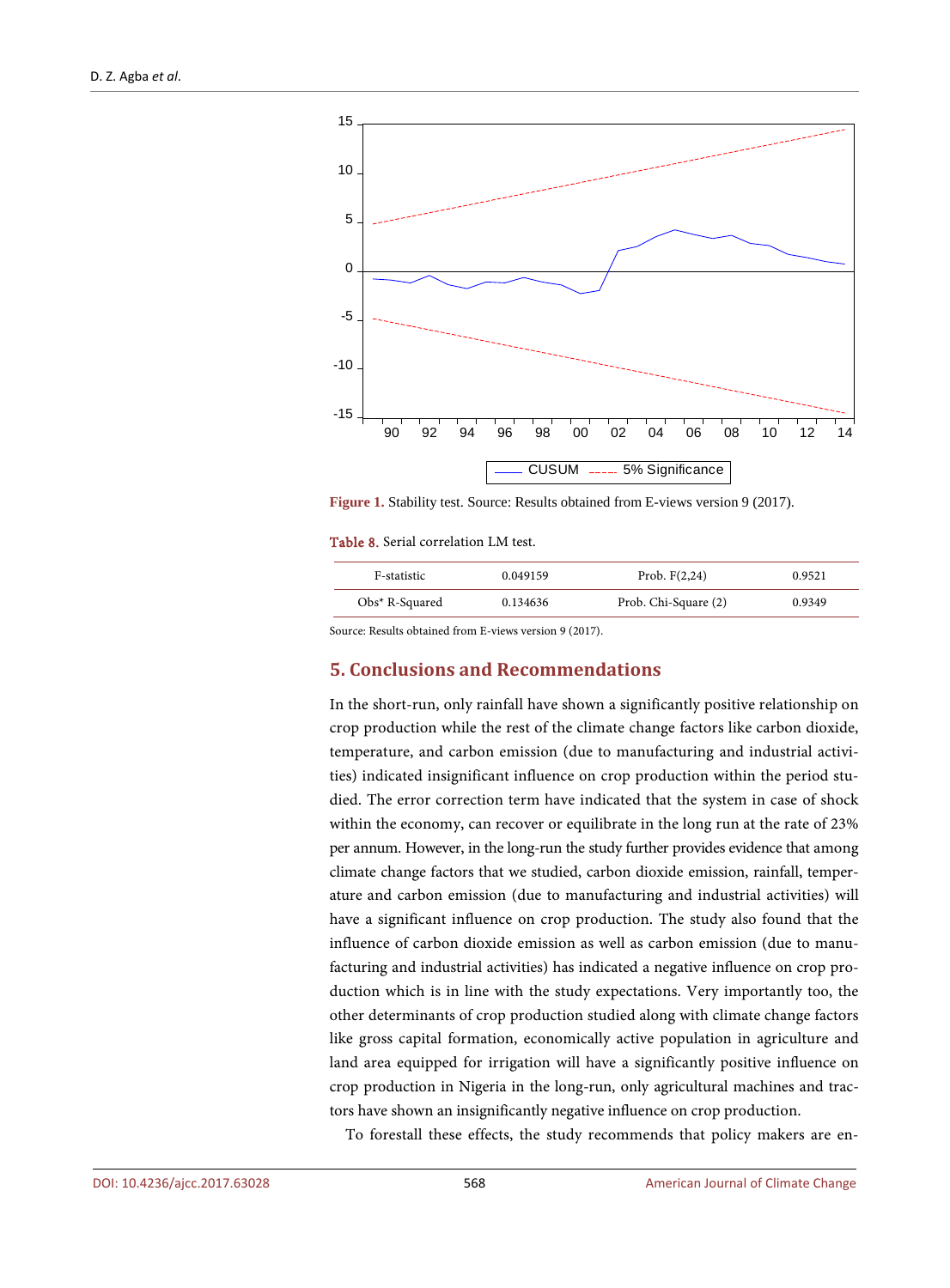couraged to formulate policies that will aid farmers towards adaptation to farming practices that can mitigate the effects of climate change. For example, development of crop seedlings through the use of biotechnology that produces within short gestation, also crops that do well even in high temperature and are resistant to effects of carbon and carbon dioxide emission. This can be achieved through formulation of policies that can ensure more effective funding of research institutes and biotechnology Centre of Nigeria. Governments and other relevant agencies should also design programmes that can motivate the masses to increase their involvement in crop production as well as provision of irrigation facilities to provide moisture to crops therefore encourage all season farming. These recommendations are germane towards achieving food security, raising the welfare standards of farmers to further encourage productivity and reduce food prices and imports in Nigeria.

#### **References**

- <span id="page-15-0"></span>African Partnership Forum (AFP) (2011) Climate Change and Africa. 8th Meeting of African Partnership Forum, Berlin, 22-23 May 2011, 22-23.
- <span id="page-15-1"></span>[2] Omojolaibi, J.A. (2014) Climate Change and Sustainability Development in Sub-Saharan Africa, an Application of Panel Coointigration to Some Selected Countries. In: Iregha P.B. Babatolu J.S. and Akinnubi, R.T., Eds., *Climate Change and Crop Production in* Nigeria: An Error Correction Modelling Approach. International Journal of Energy Economics and Policy, 4, 297-311.
- <span id="page-15-2"></span>[3] Odingo, R.S. (2002) Climate Change and Economic Development. Challenges and Opportunities for Africa in the Decade Ahead. An AERC Senior Policy Seminar X. Presented in a Seminar, Addis Ababa.
- <span id="page-15-3"></span>[4] IPCC (2007b) Climate Change: Synthesis Report. Cambridge University Press, Cambridge.
- <span id="page-15-4"></span>[5] Trenberth, K.E., Jones, P.D., Amberje, P., Bojarin, R., Easterling, D., Klein Tank, A., Parker, D., Rahimzadeh, F., Renwick, J.A., Rusticucci, M., Soden, B. and Zhai, P. (2007) Observations: Surface and Atmospheric Climate Change. In: Hoskins, B.J. Karl T.R., and Jallow, B., Eds., Climate Change 2007: The Physical Science Basis, Contribution of Working Group 1 to the Fourth Assessment Report of the IPCC. Cambridge University Press, Washington, 235-236.
- <span id="page-15-5"></span>[6] WTO-UNEP (2009) World Trade Organization and the United Nations Environmental (WTO-UNEP). Report on Trade and Climate Change. [www.Wt.org/English/res\\_../booksp\\_etrade\\_climatechange\\_e.pdf](http://www.wt.org/English/res_../booksp_etrade_climatechange_e.pdf)
- <span id="page-15-6"></span>[7] Intergovernmental Panel on Climate Change IPCC (2007a) Fourth Assessment Report, Climate change Cambridge UK. Cambridge University, Press for Intergovernmental Panel on Climate Change, Cambridge.
- <span id="page-15-7"></span>[8] Central Bank of Nigeria Statistical Bulletin (2007) A Classified Government Document on Statistics.
- <span id="page-15-8"></span>[9] Agba D.Z. (2015) Formal Agricultural Lending and the Response of Irish Potato Output in Plateau State. Journal of Management Sciences, 4, 331-318.
- <span id="page-15-9"></span>[10] Tunde A.M., Usman, B.A. and Olawapo, V.O. (2011) Effects of Climate Change variables on Crop Production in Patigi LGA, Kwara State, Nigeria. Journal of Geography and Regional Planning, 36, 695-700.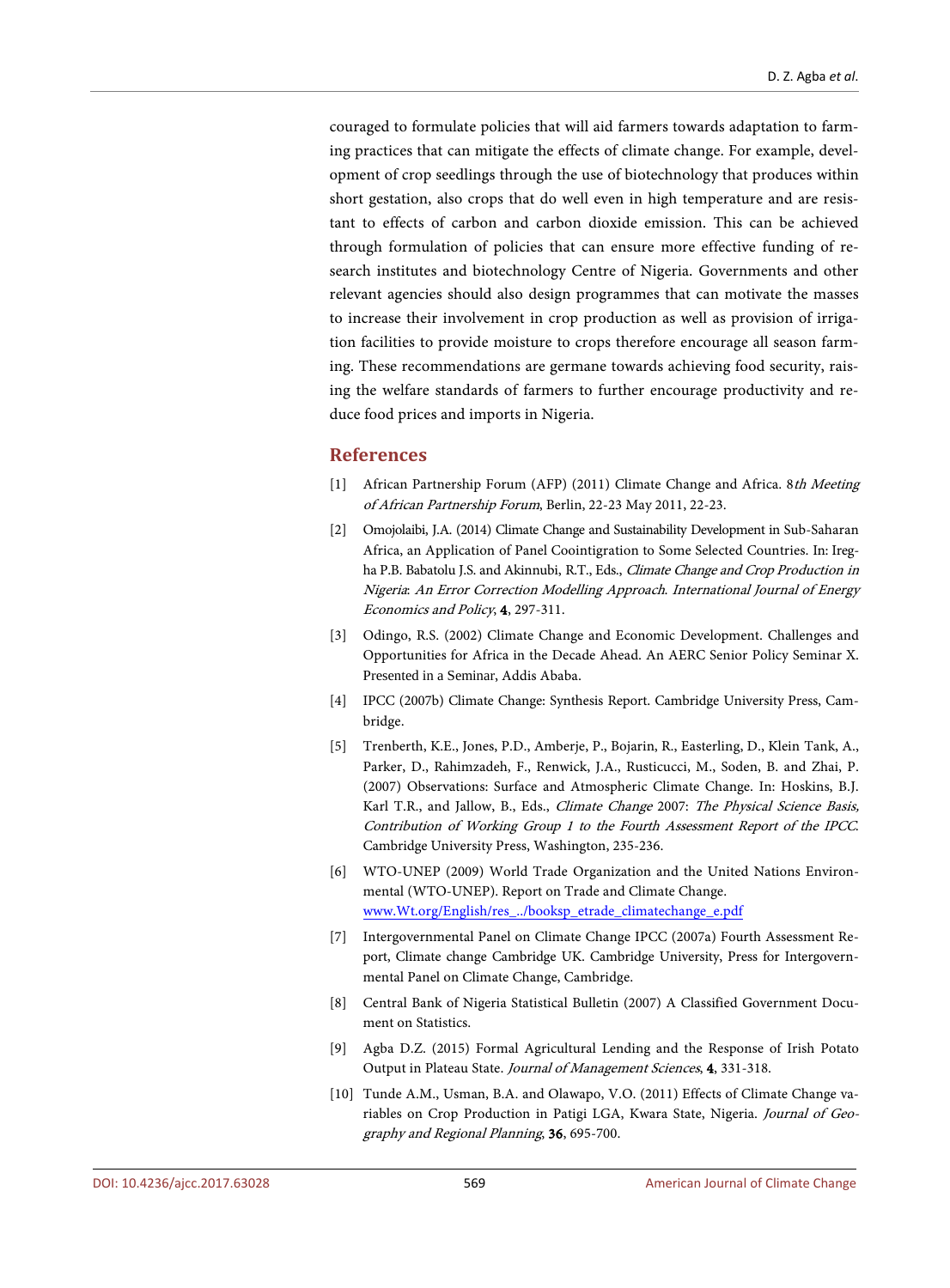- <span id="page-16-0"></span>[11] Adger, W.N., Huq, S., Brown, K., Conway, D. and Hulme, M. (2003) Adaptation to Climate Change in the Developing World. Progress in Development Studies, 3, 179-195[. https://doi.org/10.1191/1464993403ps060oa](https://doi.org/10.1191/1464993403ps060oa)
- <span id="page-16-1"></span>[12] Kurukulasuriya, P. and Mendelsohn, R. (2008) A Ricardian Analysis of the Impact of Climate Change on African Cropland. African Association of Agricultural Economists, 2, 2.
- <span id="page-16-2"></span>[13] Central Bank of Nigeria (2011) The Statistical Bulletin of Central Bank of Nigeria. CBN, Abuja.
- <span id="page-16-3"></span>[14] Ayinde, O.E., Muchie, M. and Olatunji, G.B. (2011) Effect of Climate Change on Agricultural Productivity in Nigeria: A Cointegration Modeling Approach. Journal of Human Ecology, 35, 185-194.
- <span id="page-16-4"></span>[15] Organisation for Economic Cooperation and Development (OECD) (2017) Crop Production (Indicator). OECD, Paris.
- <span id="page-16-5"></span>[16] UNFCCC (2007) Climate Change Impacts, Vulnerabilities and Adaptation in Developing Countries. Climate Change Secretariat, Bonn.
- <span id="page-16-6"></span>[17] Carey, C. (2009) The Impacts of Climate Change on the Annual Cycles of Birds. Philosophical Transactions of the Royal Society B, 364, 3321-3330. <https://doi.org/10.1098/rstb.2009.0182>
- <span id="page-16-7"></span>[18] IPCC (2013) Climate Change; The Physical Science Basis, Summary for policy makers, Observed Changes in the Climate System P 15, IN IPCC AR5, WG1. IPCC. [https://www.ipcc.ch/pdf/assessment-report/ar5/wg1/WGIAR5\\_SPM\\_brochure\\_en.p](https://www.ipcc.ch/pdf/assessment-report/ar5/wg1/WGIAR5_SPM_brochure_en.pdf) [df](https://www.ipcc.ch/pdf/assessment-report/ar5/wg1/WGIAR5_SPM_brochure_en.pdf)
- <span id="page-16-8"></span>[19] Pielke, S.R. (2009) Climate Change: The Need to Consider Human Forcings besides Greenhouse Gases. Earth Observation Satellite (EOS), 90, 413. <https://doi.org/10.1029/2009eo450008>
- <span id="page-16-9"></span>[20] Gray, W.M. (2009) Climate Change: Driven by the Ocean, Not Human Activity. 2nd Annual Heartland Institute Conference on Climate Change, New York, 8-10 March 2009.

<http://tropical.atmos.colostate.edu/Includes/Documents/Publications/gray2009.pdf>

- <span id="page-16-10"></span>[21] Bast, J.L. (2010) Seven Theories of Climate Change. The Heartland Institute, Arlington Heights, Illinois. <http://www.physicsclassroom.com/class/circles/Lesson-4/Kepler-s-Three-Laws>
- <span id="page-16-11"></span>[22] IPCC (2000) Special Report on Emission Scenarios. Cambridge University Press, Cambridge.
- <span id="page-16-12"></span>[23] Mendelsohn, R. and Dinar, A. (1999) Climate Change, Agriculture, and Developing Countries: Does Adaptation Matter? The World Bank Research Observer, 14, 277-293. <https://doi.org/10.1093/wbro/14.2.277>
- <span id="page-16-13"></span>[24] Mathauda, S.S., Mavi, H.S., Bhangoo, B.S. and Dhaliwal, B.K. (2001) Impacts of Projected Climate Change on Rice Production in Punjab (India). Tropical Ecology, 41, 95-98.
- <span id="page-16-14"></span>[25] Torvanger, A., Twena, M. and Romstad, B. (2004) Climate Change Impacts on Agricultural Productivity in Norway. Centre for International Climate and Environment Research Working Paper 10. Centre for International Climate and Environment Research, Oslo.
- <span id="page-16-15"></span>[26] Basak, J.K., Ali, A., Islam, N. and Rashid, A. (2010) Assessment of the Effects of Climate Change on Boro Rice Production in Bangladesh Using DSSAT Model. Journal of Civil Engineering, 38, 95-108.